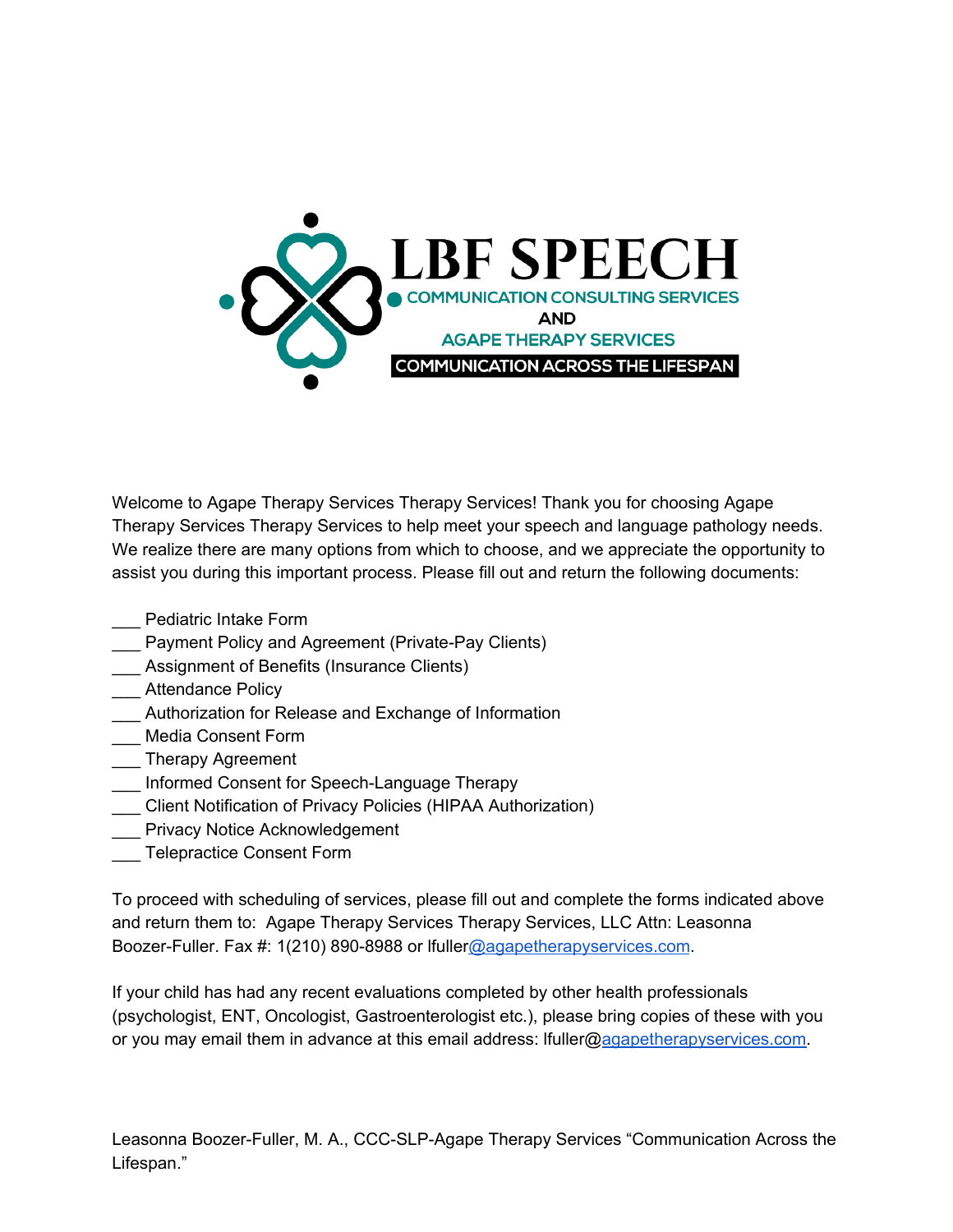

Pediatric Intake Form

### **GENERAL INFORMATION**

Please provide the following information. Information you provide here is protected as confidential information. Please fill out this form and bring it to your first session.

|                                                                                       | Today's Date: ____________________ |
|---------------------------------------------------------------------------------------|------------------------------------|
| Date of Birth (DOB): ____________<br>Child's age: ___________________________________ |                                    |
| Child's gender (please check): Male Female                                            |                                    |
|                                                                                       |                                    |
|                                                                                       |                                    |
| Parent/Guardian's Name:                                                               |                                    |
| Parent/Guardian's Name:                                                               |                                    |
|                                                                                       | May I leave a message? Yes No      |
|                                                                                       | May I leave a message? Yes No      |
|                                                                                       | May I leave a message? Yes No      |
|                                                                                       | May I email you? Yes No            |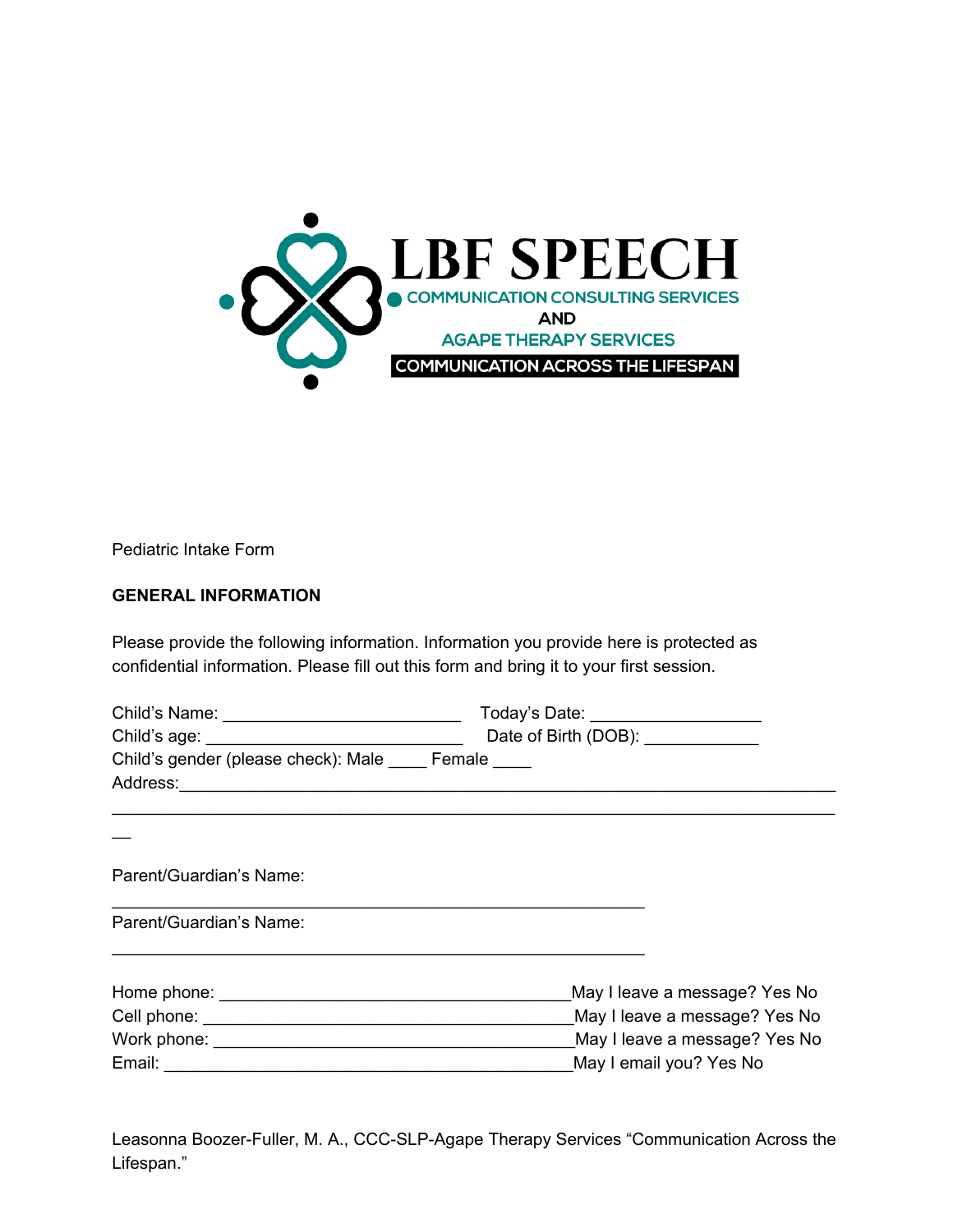

| (For appointment scheduling purposes only, as email is not considered a confidential medium of |
|------------------------------------------------------------------------------------------------|
| communication).                                                                                |
|                                                                                                |

| Doctor's Name:         |  |
|------------------------|--|
| Doctor's Phone Number: |  |

### **INSURANCE/PAYMENT INFORMATION:**

|                                                                                  | DOB:                      | <u> 1980 - Jan Barbara Barbara, prima prima prima prima prima prima prima prima prima prima prima prima prima pri</u> |
|----------------------------------------------------------------------------------|---------------------------|-----------------------------------------------------------------------------------------------------------------------|
|                                                                                  |                           |                                                                                                                       |
|                                                                                  |                           |                                                                                                                       |
|                                                                                  |                           |                                                                                                                       |
|                                                                                  | State:__________          |                                                                                                                       |
| ID #: _________________________________Group #: ________________________________ |                           |                                                                                                                       |
|                                                                                  |                           |                                                                                                                       |
|                                                                                  |                           | DOB:                                                                                                                  |
| Phone Number: _____________________                                              |                           |                                                                                                                       |
|                                                                                  |                           |                                                                                                                       |
|                                                                                  | State:                    |                                                                                                                       |
|                                                                                  | Group #: ________________ |                                                                                                                       |

### **REFERRAL INFORMATION AND PRESENTING CONCERNS**

Who referred your child to my private practice? Please provide agency/professional's name & telephone #:

Leasonna Boozer-Fuller, M. A., CCC-SLP-Agape Therapy Services "Communication Across the Lifespan."

\_\_\_\_\_\_\_\_\_\_\_\_\_\_\_\_\_\_\_\_\_\_\_\_\_\_\_\_\_\_\_\_\_\_\_\_\_\_\_\_\_\_\_\_\_\_\_\_\_\_\_\_\_\_\_\_\_\_\_\_\_\_\_\_\_\_\_\_\_\_\_\_\_\_\_\_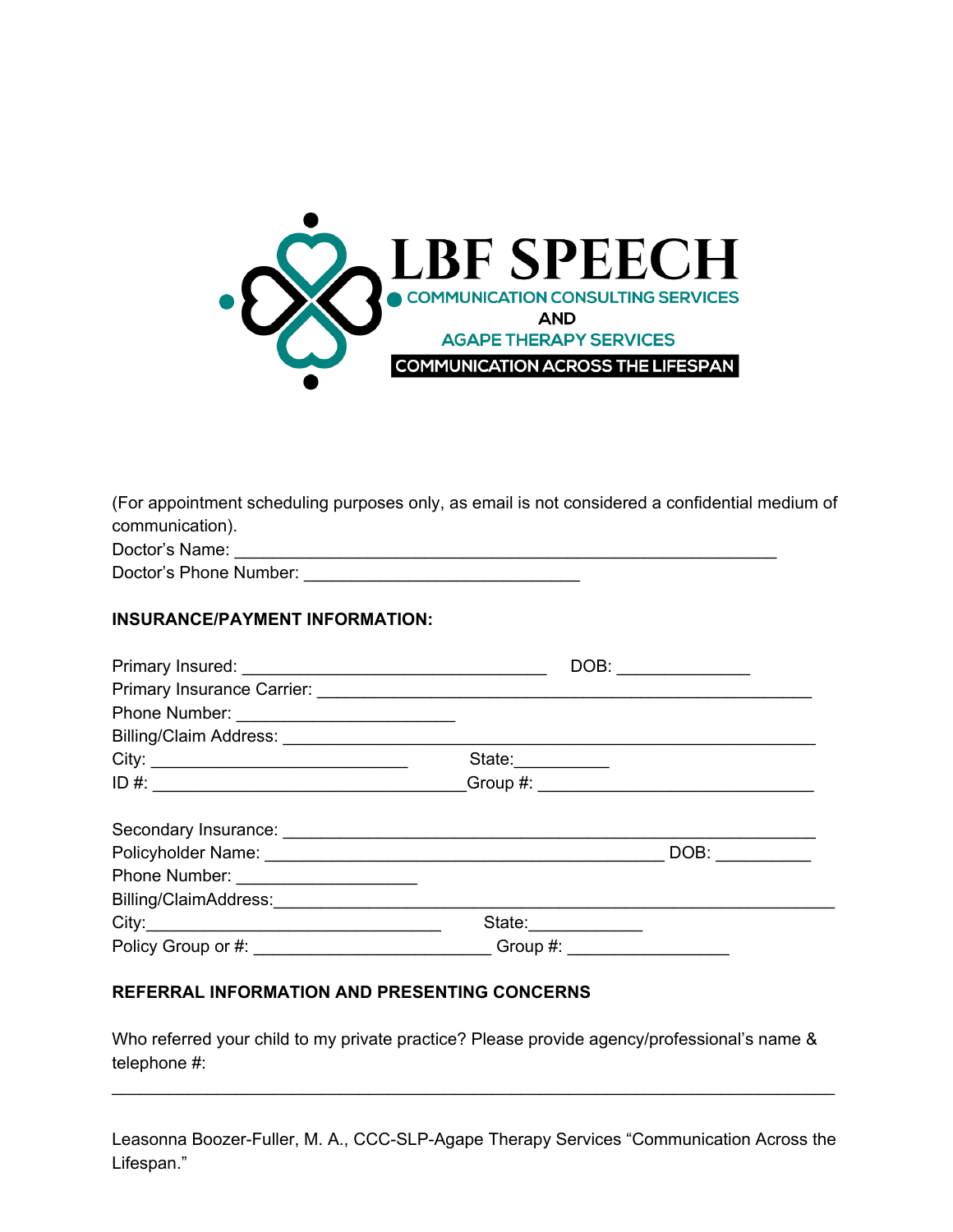

May I contact the agency/person to thank them for referring you? (Please circle) Yes No Please initial:

What is the main reason(s) you're seeking help for your child? (Include how long he/she's had these symptoms or problems):

\_\_\_\_\_\_\_\_\_\_\_\_\_\_\_\_\_\_\_\_\_\_\_\_\_\_\_\_\_\_\_\_\_\_\_\_\_\_\_\_\_\_\_\_\_\_\_\_\_\_\_\_\_\_\_\_\_\_\_\_\_\_\_\_\_\_\_\_\_\_\_\_\_\_\_

\_\_\_\_\_\_\_\_\_\_\_\_\_\_\_\_\_\_\_\_\_\_\_\_\_\_\_\_\_\_\_\_\_\_\_\_\_\_\_\_\_\_\_\_\_\_\_\_\_\_\_\_\_\_\_\_\_\_\_\_\_\_\_\_\_\_\_\_\_\_\_\_\_\_\_ \_\_\_\_\_\_\_\_\_\_\_\_\_\_\_\_\_\_\_\_\_\_\_\_\_\_\_\_\_\_\_\_\_\_\_\_\_\_\_\_\_\_\_\_\_\_\_\_\_\_\_\_\_\_\_\_\_\_\_\_\_\_\_\_\_\_\_\_\_\_\_\_\_\_\_

\_\_\_\_\_\_\_\_\_\_\_\_\_\_\_\_\_\_\_\_\_\_\_\_\_\_\_\_\_\_\_\_\_\_\_\_\_\_\_\_\_\_\_\_\_\_\_\_\_\_\_\_\_\_\_\_\_\_\_\_\_\_\_\_\_\_\_\_\_\_\_\_\_\_\_ \_\_\_\_\_\_\_\_\_\_\_\_\_\_\_\_\_\_\_\_\_\_\_\_\_\_\_\_\_\_\_\_\_\_\_\_\_\_\_\_\_\_\_\_\_\_\_\_\_\_\_\_\_\_\_\_\_\_\_\_\_\_\_\_\_\_\_\_\_\_\_\_\_\_\_

What are your hopes regarding your child's therapy?

#### **MEDICAL INFORMATION**

Does your child currently have any medical problems? \_\_\_\_\_\_\_\_\_\_\_\_\_\_\_\_\_\_\_\_\_\_\_\_\_\_\_

Has your child ever been treated for any of the following? If so please circle and describe below:

\_\_\_\_\_\_\_\_\_\_\_\_\_\_\_\_\_\_\_\_\_\_\_\_\_\_\_\_\_\_\_\_\_\_\_\_\_\_\_\_\_\_\_\_\_\_\_\_\_\_\_\_\_\_\_\_\_\_\_\_\_\_\_\_\_\_\_\_\_\_\_\_\_\_ \_\_\_\_\_\_\_\_\_\_\_\_\_\_\_\_\_\_\_\_\_\_\_\_\_\_\_\_\_\_\_\_\_\_\_\_\_\_\_\_\_\_\_\_\_\_\_\_\_\_\_\_\_\_\_\_\_\_\_\_\_\_\_\_\_\_\_\_\_\_\_\_\_\_

Head injury or loss of consciousness Meningitis Tonsils/Adenoids Thumb sucking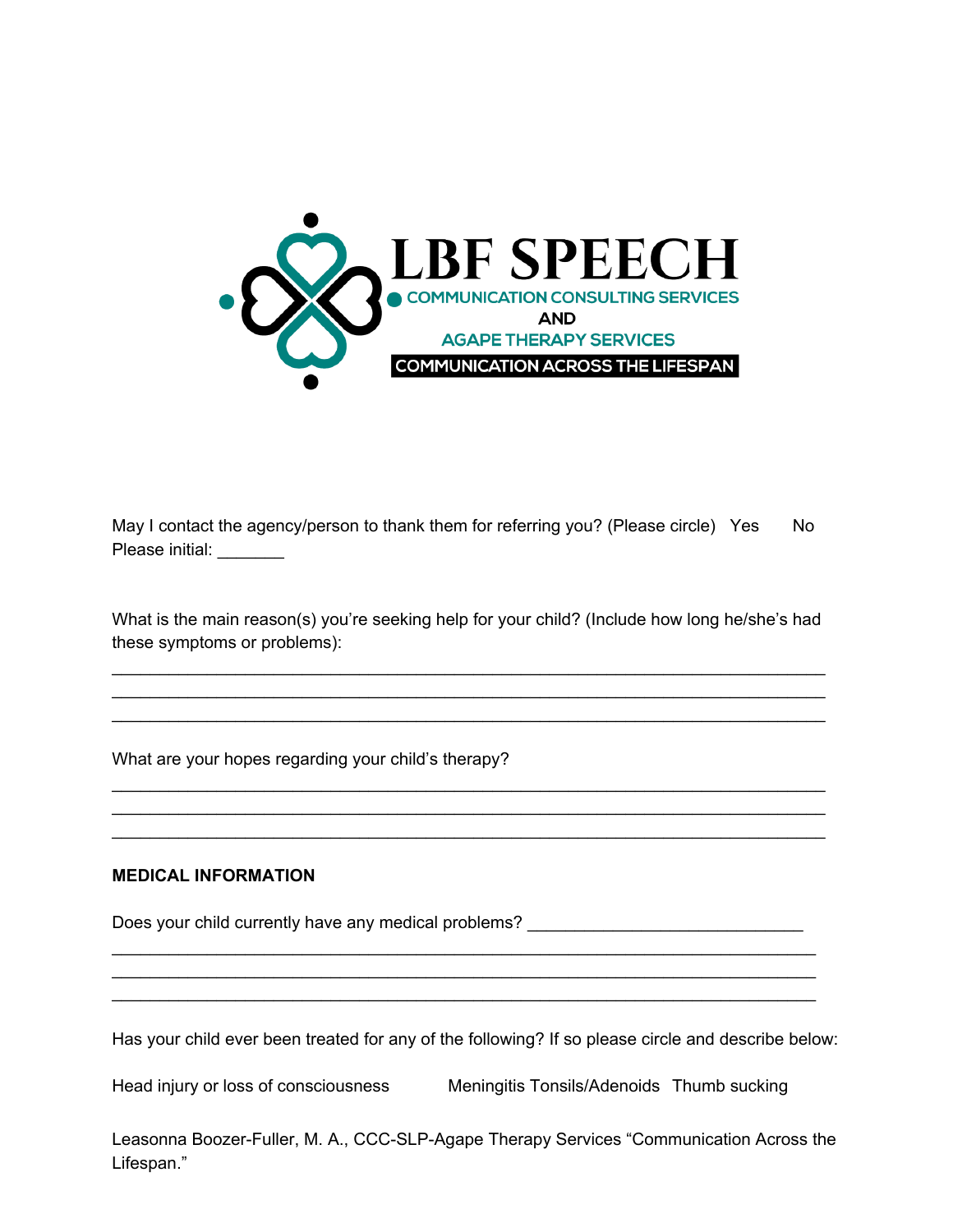

| Frequent ear infections    | <b>Seizures</b>      | <b>Vision Problems</b> |
|----------------------------|----------------------|------------------------|
| Sleeping difficulties      | Tubes placed in ears | Asthma                 |
| Flu                        | <b>Sinusitis</b>     | <b>Mumps</b>           |
| Hearing or vision problems | Allergies            | <b>Measles</b>         |
|                            |                      |                        |

Has your child previously seen a speech-language pathologist? If so, what year? Who did he/she see and for what reason? Was the experience helpful or not? How so?

\_\_\_\_\_\_\_\_\_\_\_\_\_\_\_\_\_\_\_\_\_\_\_\_\_\_\_\_\_\_\_\_\_\_\_\_\_\_\_\_\_\_\_\_\_\_\_\_\_\_\_\_\_\_\_\_\_\_\_\_\_\_\_\_\_\_\_\_\_\_\_\_ \_\_\_\_\_\_\_\_\_\_\_\_\_\_\_\_\_\_\_\_\_\_\_\_\_\_\_\_\_\_\_\_\_\_\_\_\_\_\_\_\_\_\_\_\_\_\_\_\_\_\_\_\_\_\_\_\_\_\_\_\_\_\_\_\_\_\_\_\_\_\_\_ \_\_\_\_\_\_\_\_\_\_\_\_\_\_\_\_\_\_\_\_\_\_\_\_\_\_\_\_\_\_\_\_\_\_\_\_\_\_\_\_\_\_\_\_\_\_\_\_\_\_\_\_\_\_\_\_\_\_\_\_\_\_\_\_\_\_\_\_\_\_\_\_

 $\overline{\phantom{a}}$ \_\_\_\_\_\_\_\_\_\_\_\_\_\_\_\_\_\_\_\_\_\_\_\_\_\_\_\_\_\_\_\_\_\_\_\_\_\_\_\_\_\_\_\_\_\_\_\_\_\_\_\_\_\_\_\_\_\_\_\_\_\_\_\_\_\_\_\_\_\_\_\_\_\_\_\_  $\overline{\phantom{a}}$ \_\_\_\_\_\_\_\_\_\_\_\_\_\_\_\_\_\_\_\_\_\_\_\_\_\_\_\_\_\_\_\_\_\_\_\_\_\_\_\_\_\_\_\_\_\_\_\_\_\_\_\_\_\_\_\_\_\_\_\_\_\_\_\_\_\_\_\_\_\_\_\_\_\_\_\_  $\overline{\phantom{a}}$ \_\_\_\_\_\_\_\_\_\_\_\_\_\_\_\_\_\_\_\_\_\_\_\_\_\_\_\_\_\_\_\_\_\_\_\_\_\_\_\_\_\_\_\_\_\_\_\_\_\_\_\_\_\_\_\_\_\_\_\_\_\_\_\_\_\_\_\_\_\_\_\_\_\_\_\_  $\overline{\phantom{a}}$ 

\_\_\_\_\_\_\_\_\_\_\_\_\_\_\_\_\_\_\_\_\_\_\_\_\_\_\_\_\_\_\_\_\_\_\_\_\_\_\_\_\_\_\_\_\_\_\_\_\_\_\_\_\_\_\_\_\_\_\_\_\_\_\_\_\_\_\_\_\_\_\_\_\_\_\_\_

Has your child ever been hospitalized? If so, list when, where, & reason: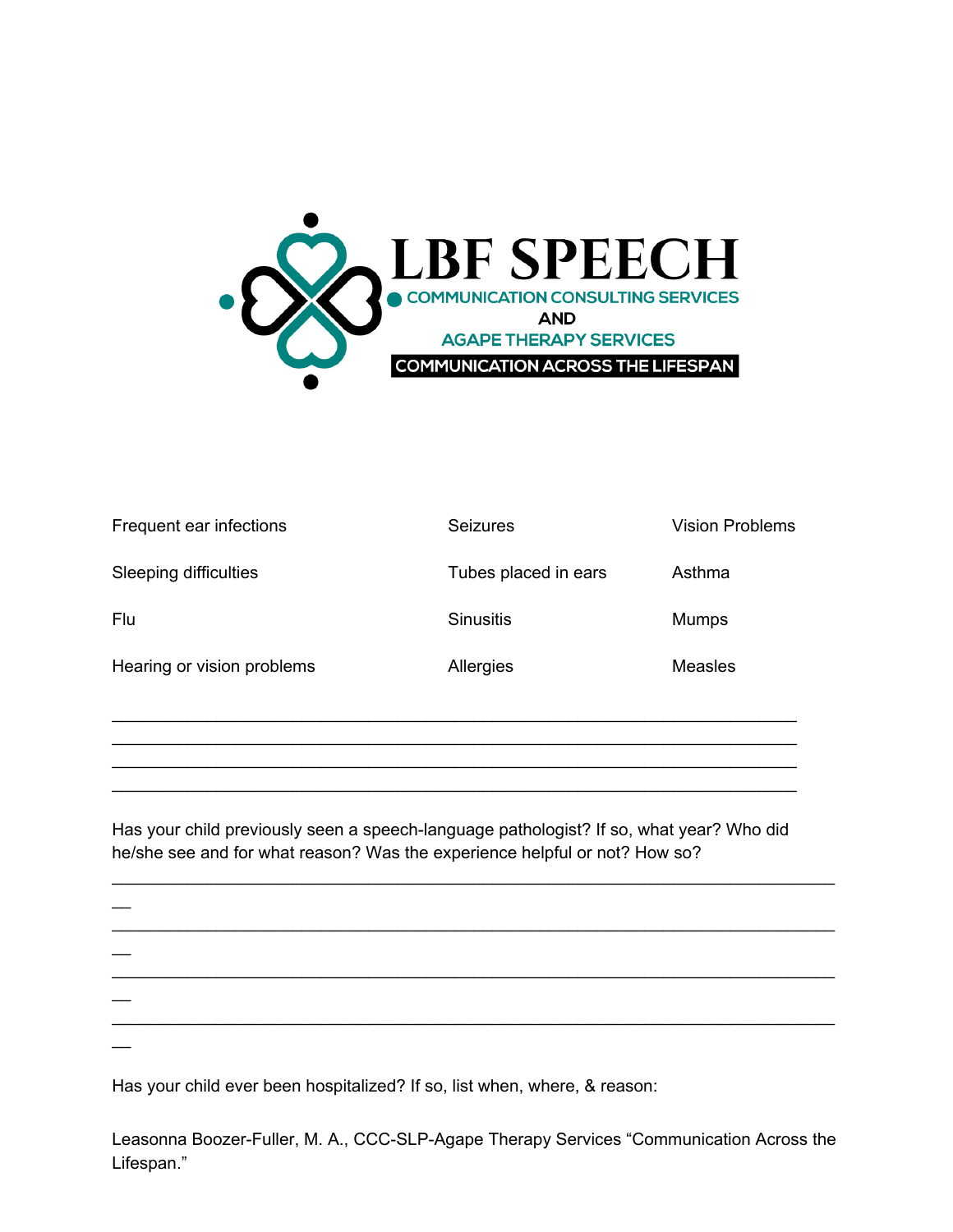

| Does your child have any problems seeing? ________ Wears glasses? ___________                  |
|------------------------------------------------------------------------------------------------|
| Is your child receiving orthodontic treatment? (circle) Yes No. If yes, please describe        |
|                                                                                                |
|                                                                                                |
| Please list your child's current prescription medications with dosage (psychiatric and general |
|                                                                                                |
|                                                                                                |
|                                                                                                |
|                                                                                                |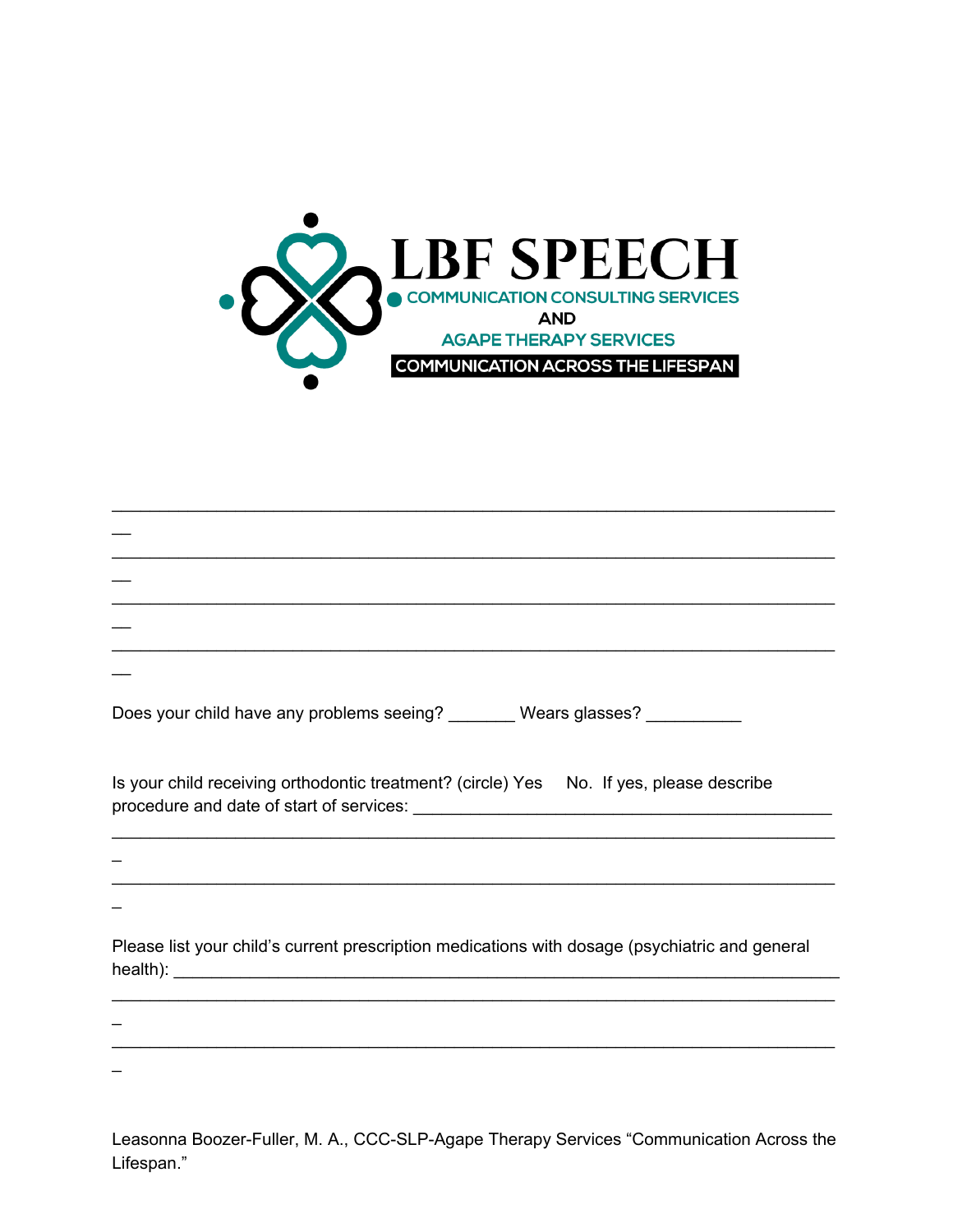

| When was your child's last complete physical exam (month/year)? |                                                              |                         |  |  |
|-----------------------------------------------------------------|--------------------------------------------------------------|-------------------------|--|--|
| If yes, what were the                                           | Has your child participated in a hearing screening? (circle) | Yes<br>No.              |  |  |
|                                                                 |                                                              |                         |  |  |
| Is your child presently being treated by $a(n)$ :               |                                                              |                         |  |  |
| Pediatrician?                                                   | ENT?                                                         | Psychologist?           |  |  |
| Neurologist?                                                    | Physical Therapist?                                          | Occupational Therapist? |  |  |

### CHILD'S FAMILY

|                                                                                 | <b>Biological Mother</b> | <b>Biological Father</b> |
|---------------------------------------------------------------------------------|--------------------------|--------------------------|
| Current age, (or if deceased,<br>please include date, age, &<br>cause of death) |                          |                          |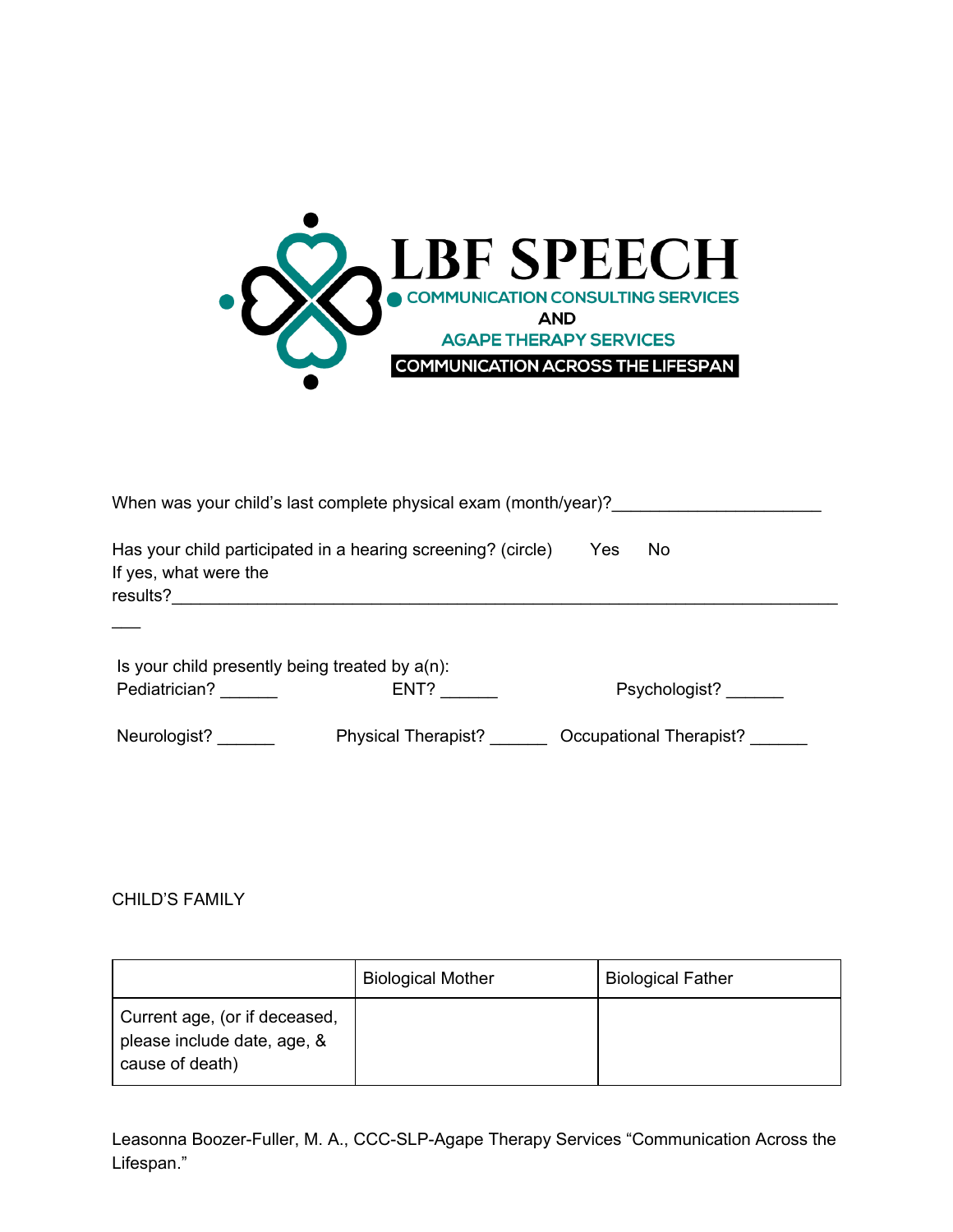

| Country of Origin                               |                                                                                                                                          |                                                                                                                                          |
|-------------------------------------------------|------------------------------------------------------------------------------------------------------------------------------------------|------------------------------------------------------------------------------------------------------------------------------------------|
| Occupation                                      |                                                                                                                                          |                                                                                                                                          |
| Highest grade completed                         |                                                                                                                                          |                                                                                                                                          |
| Any history of the following<br>(please circle) | <b>Learning Problems</b><br><b>Speech Problems</b><br><b>Medical Problems</b><br><b>Emotional Problems</b><br>Alcohol or Substance Abuse | <b>Learning Problems</b><br><b>Speech Problems</b><br><b>Medical Problems</b><br><b>Emotional Problems</b><br>Alcohol or Substance Abuse |

| Parents are (choose one): | Married | Separated | Divorced | Living Together |
|---------------------------|---------|-----------|----------|-----------------|
|---------------------------|---------|-----------|----------|-----------------|

If separated or divorced, how old was your child when the separation occurred?

Child lives with (choose one): Both parents Mother Father Other

\_\_\_\_\_\_\_\_\_\_\_\_\_\_\_\_\_\_\_\_\_\_\_\_\_\_\_\_\_\_\_\_\_\_\_\_\_\_\_\_\_\_\_\_\_\_\_\_\_\_\_\_\_\_\_\_\_\_\_

Who has legal custody?

 $\mathcal{L}_\text{max}$  , where  $\mathcal{L}_\text{max}$ 

Please describe the current visitation schedule (if any) and type of communication with child's other parent:

\_\_\_\_\_\_\_\_\_\_\_\_\_\_\_\_\_\_\_\_\_\_\_\_\_\_\_\_\_\_\_\_\_\_\_\_\_\_\_\_\_\_\_\_\_\_\_\_\_\_\_\_\_\_\_\_\_\_\_\_\_\_\_\_\_\_\_\_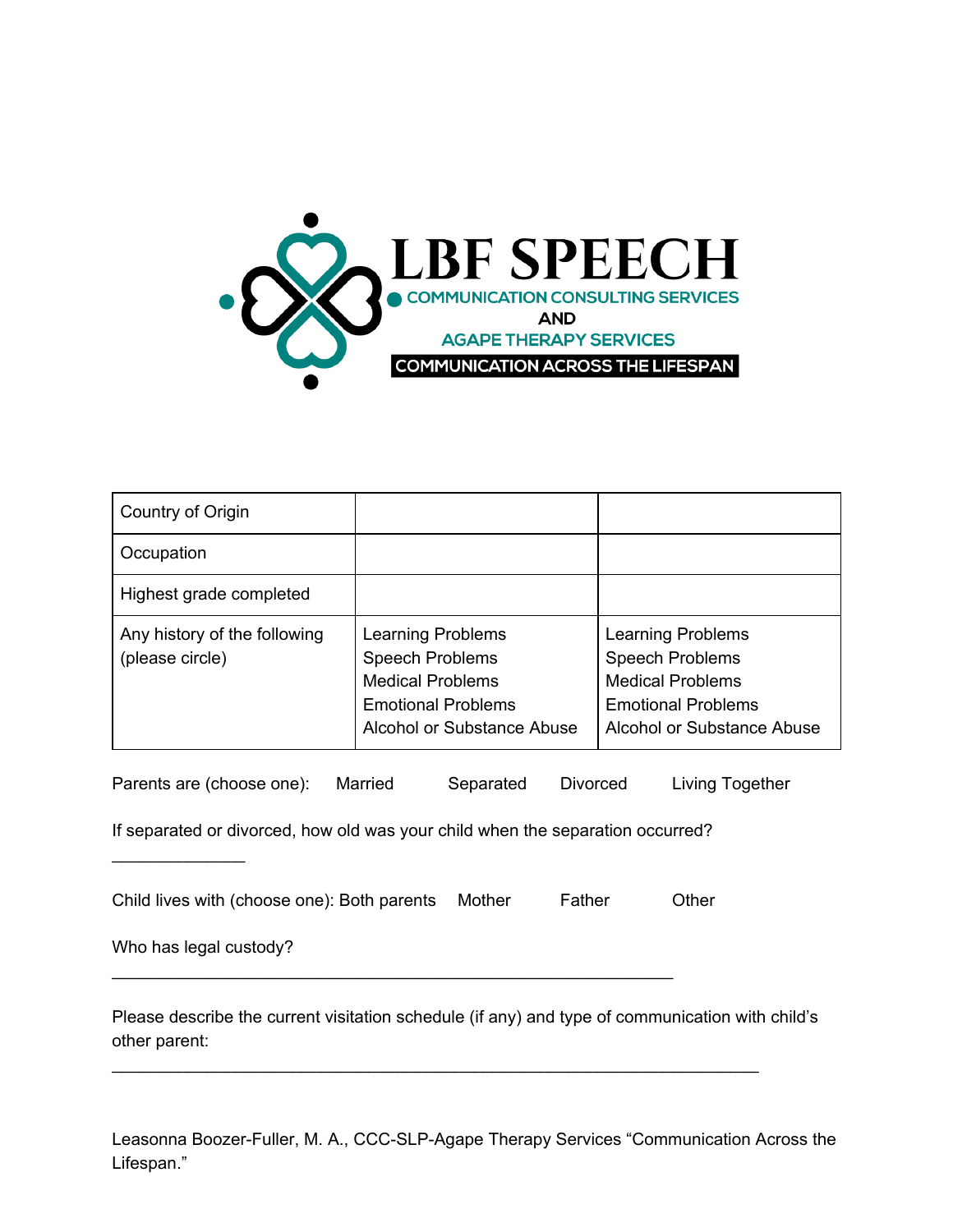

Siblings Please list your child's brothers and sisters in the order of birth (including adopted or step siblings), current age, grade, and whether the sibling lives in the home.

\_\_\_\_\_\_\_\_\_\_\_\_\_\_\_\_\_\_\_\_\_\_\_\_\_\_\_\_\_\_\_\_\_\_\_\_\_\_\_\_\_\_\_\_\_\_\_\_\_\_\_\_\_\_\_\_\_\_\_\_\_\_\_\_\_\_\_\_\_\_\_

\_\_\_\_\_\_\_\_\_\_\_\_\_\_\_\_\_\_\_\_\_\_\_\_\_\_\_\_\_\_\_\_\_\_\_\_\_\_\_\_\_\_\_\_\_\_\_\_\_\_\_\_\_\_\_\_\_\_\_\_\_

\_\_\_\_\_\_\_\_\_\_\_\_\_\_\_\_\_\_\_\_\_\_\_\_\_\_\_\_\_\_\_\_\_\_\_\_\_\_\_\_\_\_\_\_\_\_\_\_\_\_\_\_\_\_\_\_\_\_\_\_\_\_\_\_\_\_\_\_\_\_\_\_\_\_\_\_ \_\_\_\_\_\_\_\_\_\_\_\_\_\_\_\_\_\_\_\_\_\_\_\_\_\_\_\_\_\_\_\_\_\_\_\_\_\_\_\_\_\_\_\_\_\_\_\_\_\_\_\_\_\_\_\_\_\_\_\_\_\_\_\_\_\_\_\_\_\_\_\_\_\_\_\_

\_\_\_\_\_\_\_\_\_\_\_\_\_\_\_\_\_\_\_\_\_\_\_\_\_\_\_\_\_\_\_\_\_\_\_\_\_\_\_\_\_\_\_\_\_\_\_\_\_\_\_\_\_\_\_\_\_\_\_\_\_\_\_\_\_\_\_\_\_\_\_\_\_\_\_\_

### **CHILD'S BEHAVIORAL CHARACTERISTICS**

 $\overline{\phantom{a}}$ 

Please circle Cooperative Yes No Attentive Yes No Willing to try new activities Yes No Plays alone for reasonable length of time Yes No Separation difficulties Yes No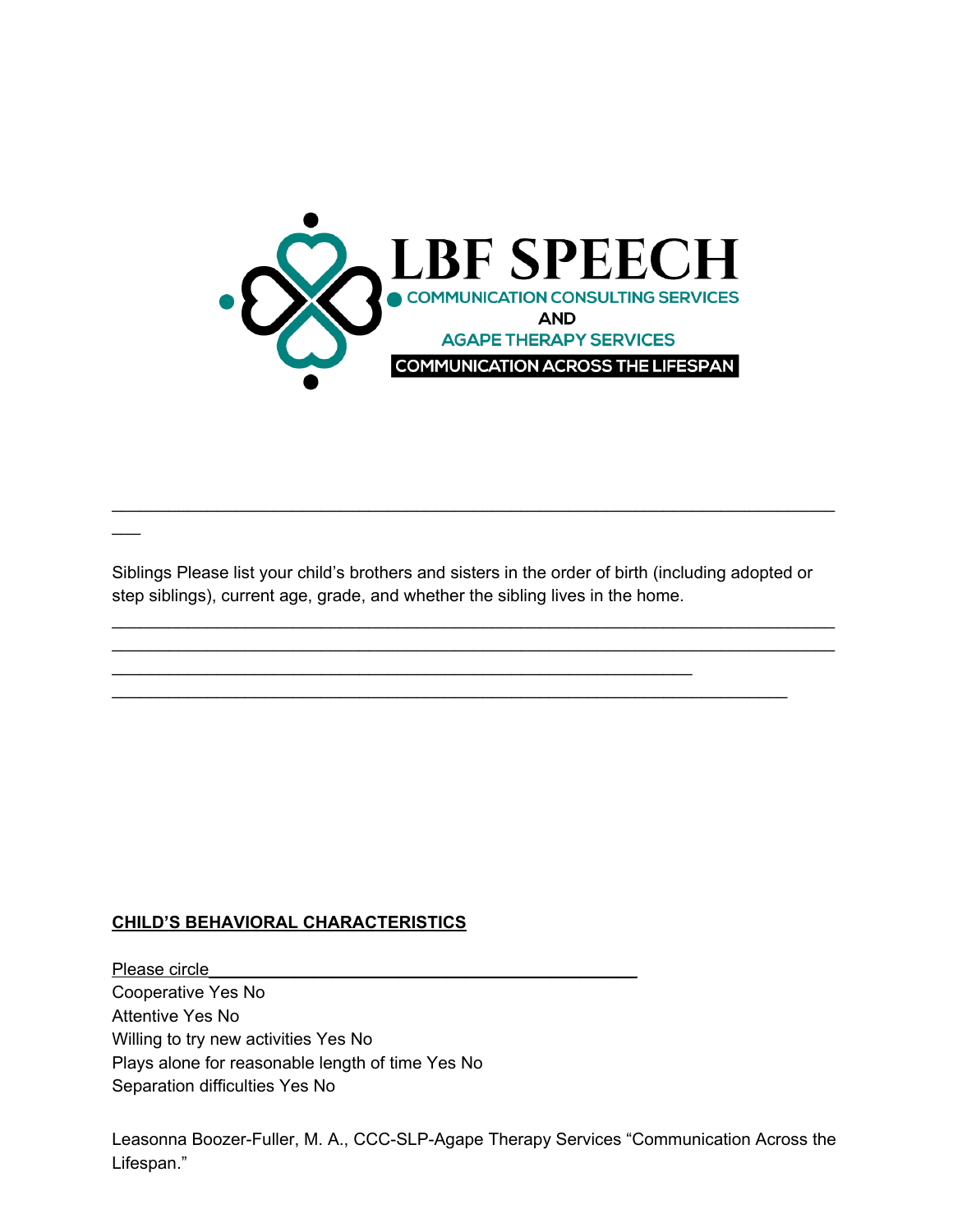

| Easily frustrated/impulsive Yes No                   |
|------------------------------------------------------|
| Stubborn Yes No                                      |
| Restless Yes No                                      |
| Poor eye contact Yes No                              |
| Easily distracted/short attention Yes No             |
| Destructive/Aggressive Yes No                        |
| Withdrawn Yes No                                     |
| Inappropriate Behavior Yes No                        |
| Self-abusive behavior (biting, slapping, etc) Yes No |

### **CHILD'S DEVELOPMENTAL HISTORY**

Pregnancy and Birth Length of pregnancy (months) Where there any complications during pregnancy (high blood pressure, diabetes, hospitalization): If so, please describe:

 $\mathcal{L}_\mathcal{L} = \{ \mathcal{L}_\mathcal{L} = \{ \mathcal{L}_\mathcal{L} = \{ \mathcal{L}_\mathcal{L} = \{ \mathcal{L}_\mathcal{L} = \{ \mathcal{L}_\mathcal{L} = \{ \mathcal{L}_\mathcal{L} = \{ \mathcal{L}_\mathcal{L} = \{ \mathcal{L}_\mathcal{L} = \{ \mathcal{L}_\mathcal{L} = \{ \mathcal{L}_\mathcal{L} = \{ \mathcal{L}_\mathcal{L} = \{ \mathcal{L}_\mathcal{L} = \{ \mathcal{L}_\mathcal{L} = \{ \mathcal{L}_\mathcal{$ 

| Type of Delivery (check one) Vaginal                                                      | Caesarian (if yes, reason): |
|-------------------------------------------------------------------------------------------|-----------------------------|
| Medications used during pregnancy? Please list:                                           |                             |
| Smoking? Yes No How much?                                                                 |                             |
| Alcohol intake? Yes No How much?                                                          |                             |
| Drug intake? Yes No How much?                                                             |                             |
| Length of pregnancy? ____Weeks Age of mother at birth: _______ Birth weight: ______       |                             |
| Were there any complications during delivery (trouble breathing after birth, cord wrapped |                             |
| around neck, etc)? If so, please describe:                                                |                             |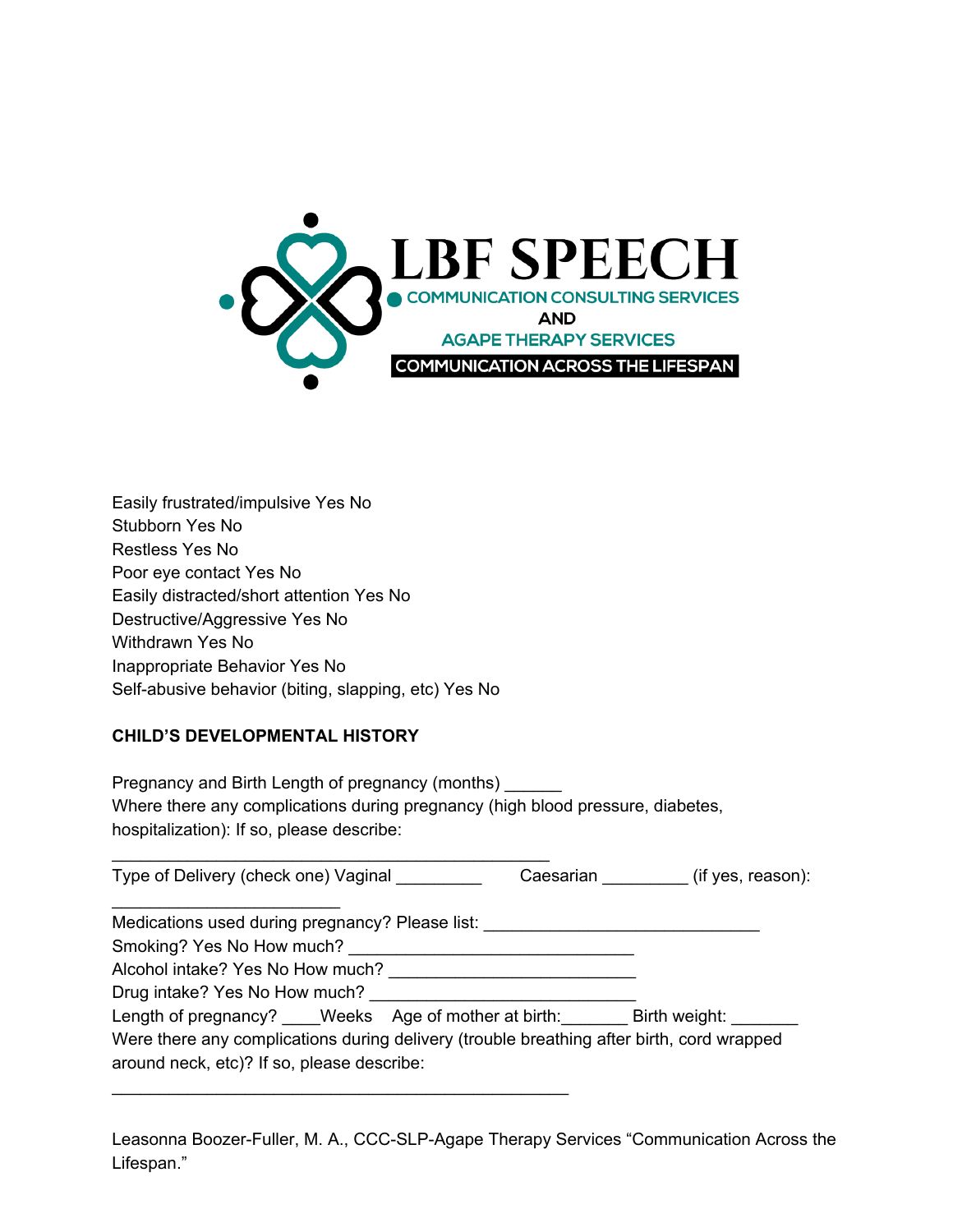

\_\_\_\_\_\_\_\_\_\_\_\_\_\_\_\_\_\_\_\_\_\_\_\_\_\_\_\_\_\_\_\_\_\_\_\_\_\_\_\_\_\_\_\_\_\_\_\_\_\_\_\_\_\_\_\_\_\_\_\_\_\_\_\_\_\_\_\_\_\_\_\_\_\_\_\_

| Length of stay in the hospital? Mother: ________(days) Child: ________(days)                                                                                                                 |  |
|----------------------------------------------------------------------------------------------------------------------------------------------------------------------------------------------|--|
| <b>Developmental Milestones and Early Development</b>                                                                                                                                        |  |
| At what age did your child do the following (indicate approximate month or year of age for each):<br>Babble ______Crawl__________Sit Alone___________Stand Alone__________Walk Alone________ |  |
| Said First Words__________ Put Multiple Words Together_____________ Feed Self _________                                                                                                      |  |
| Speak in Short Sentences _______________ Learn to Use the Bathroom Alone (toilet trained)                                                                                                    |  |
| Did/does your child choke on foods or liquids? _____ If yes, which foods/liquids?                                                                                                            |  |
| _ Did/does your child frequently put items in his/her mouth? ____________<br>Did/does your child suck fingers or thumbs? ___________________                                                 |  |
| Was your child (check one): Bottle fed ______ Breast Fed _____                                                                                                                               |  |
| Age weaned from bottle/breast:                                                                                                                                                               |  |
|                                                                                                                                                                                              |  |
| If your child has siblings, was development different in any way?                                                                                                                            |  |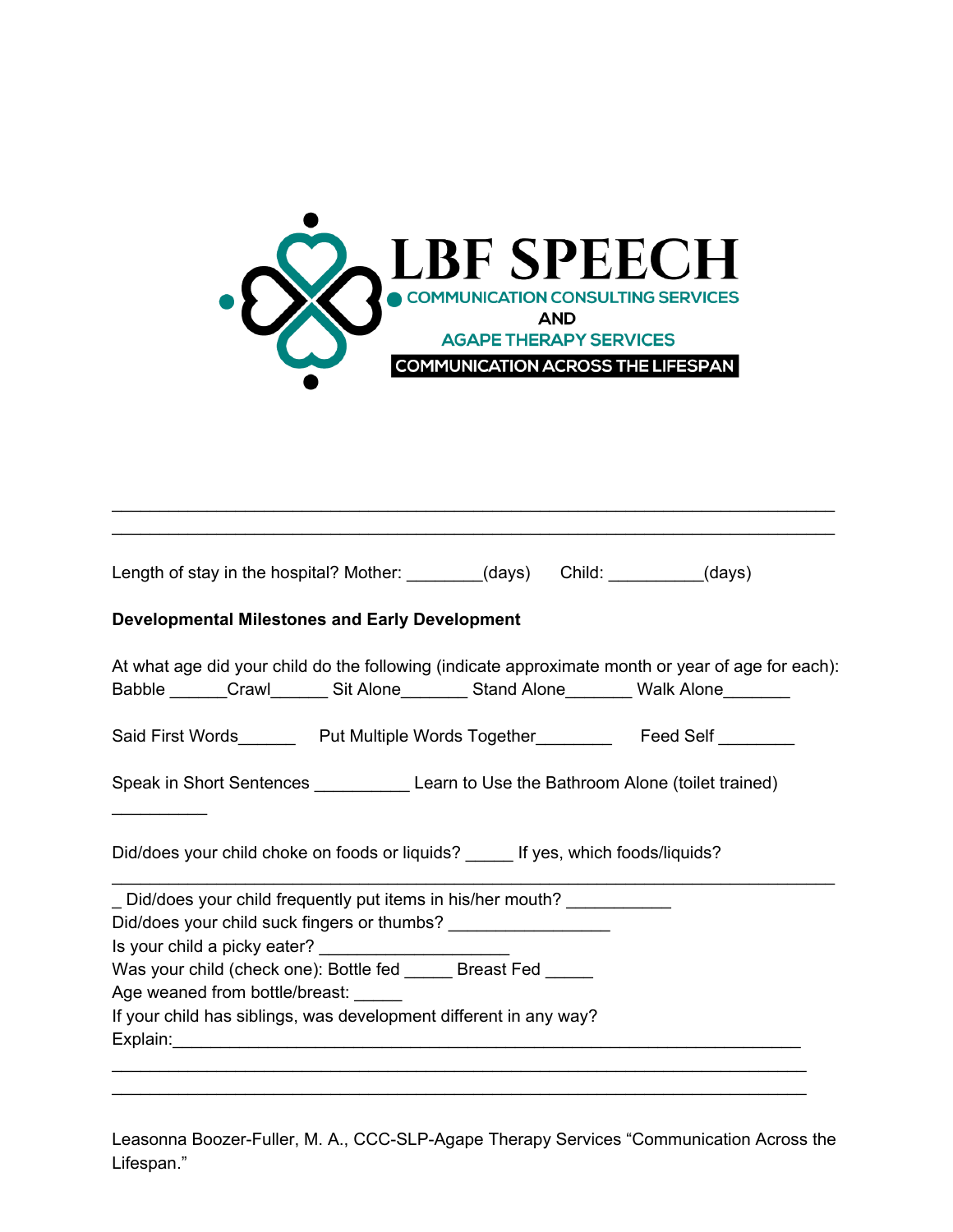

### **CHILD'S SCHOOL, COMMUNICATIVE, HOME, SOCIAL & PERSONAL FUNCTIONING**

\_\_\_\_\_\_\_\_\_\_\_\_\_\_\_\_\_\_\_\_\_\_\_\_\_\_\_\_\_\_\_\_\_\_\_\_\_\_\_\_\_\_\_\_\_\_\_\_\_\_\_\_\_\_\_\_\_\_\_\_\_\_\_\_\_\_\_\_\_\_\_\_\_ \_\_\_\_\_\_\_\_\_\_\_\_\_\_\_\_\_\_\_\_\_\_\_\_\_\_\_\_\_\_\_\_\_\_\_\_\_\_\_\_\_\_\_\_\_\_\_\_\_\_\_\_\_\_\_\_\_\_\_\_\_\_\_\_\_\_\_\_\_\_\_\_\_

| School/Academics Your child's current grade? Has he/she ever repeated a grade?         |                            |
|----------------------------------------------------------------------------------------|----------------------------|
| Yes No If so, which?                                                                   |                            |
|                                                                                        | Public or Private? (circle |
|                                                                                        |                            |
| School District/County?<br>2020 - Philosophy American Property School District/County? |                            |
|                                                                                        |                            |
| What preschool experience did your child have?                                         |                            |
|                                                                                        |                            |
|                                                                                        |                            |
|                                                                                        |                            |

Where any problems detected in your child's kindergarten screening? Yes No If so, please explain: \_\_\_\_\_\_\_\_\_\_\_\_\_\_\_\_\_\_\_\_\_\_\_\_\_\_\_\_\_\_\_\_\_\_\_\_\_\_\_\_\_\_\_\_\_\_\_\_\_\_\_\_\_\_\_\_\_\_\_\_\_\_\_\_\_\_\_

\_\_\_\_\_\_\_\_\_\_\_\_\_\_\_\_\_\_\_\_\_\_\_\_\_\_\_\_\_\_\_\_\_\_\_\_\_\_\_\_\_\_\_\_\_\_\_\_\_\_\_\_\_\_\_\_\_\_\_\_\_\_\_\_\_\_\_\_\_\_\_\_\_\_

Is your child in a general education classroom? Yes No Does your child have an IEP ? Yes No Has your child ever received tutoring? Yes No If so, please explain:

\_\_\_\_What are your child's typical grades? \_\_\_\_\_\_\_\_\_\_\_\_\_\_\_\_\_\_\_\_\_\_\_

 $\overline{\phantom{a}}$ 

Leasonna Boozer-Fuller, M. A., CCC-SLP-Agape Therapy Services "Communication Across the Lifespan."

\_\_\_\_\_\_\_\_\_\_\_\_\_\_\_\_\_\_\_\_\_\_\_\_\_\_\_\_\_\_\_\_\_\_\_\_\_\_\_\_\_\_\_\_\_\_\_\_\_\_\_\_\_\_\_\_\_\_\_\_\_\_\_\_\_\_\_\_\_\_\_\_\_\_\_\_ \_\_\_\_\_\_\_\_\_\_\_\_\_\_\_\_\_\_\_\_\_\_\_\_\_\_\_\_\_\_\_\_\_\_\_\_\_\_\_\_\_\_\_\_\_\_\_\_\_\_\_\_\_\_\_\_\_\_\_\_\_\_\_\_\_\_\_\_\_\_\_\_\_\_\_\_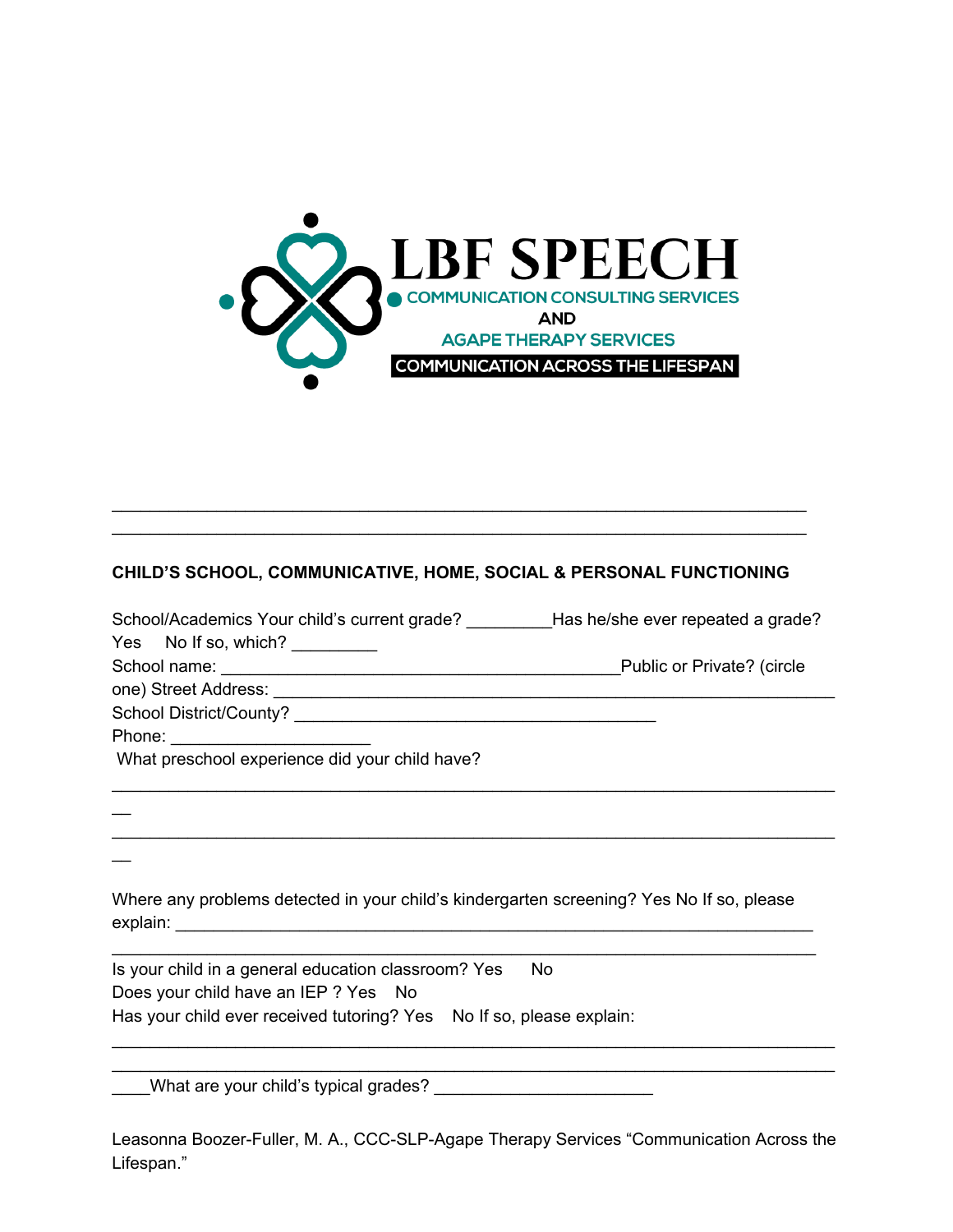

\_\_\_\_\_\_\_\_\_\_\_\_\_\_\_\_\_\_\_\_\_\_\_\_\_\_\_\_\_\_\_\_\_\_\_\_\_\_\_\_\_\_\_\_\_\_\_\_\_\_\_\_\_\_\_\_\_\_\_\_\_\_\_\_\_\_\_\_\_\_\_\_\_\_\_\_ \_\_\_\_\_\_\_\_\_\_\_\_\_\_\_\_\_\_\_\_\_\_\_\_\_\_\_\_\_\_\_\_\_\_\_\_\_\_\_\_\_\_\_\_\_\_\_\_\_\_\_\_\_\_\_\_\_\_\_\_\_\_\_\_\_\_\_\_\_\_\_\_\_\_\_\_

\_\_\_\_\_\_\_\_\_\_\_\_\_\_\_\_\_\_\_\_\_\_\_\_\_\_\_\_\_\_\_\_\_\_\_\_\_\_\_\_\_\_\_\_\_\_\_\_\_\_\_\_\_\_\_\_\_\_\_\_\_\_\_\_\_\_\_\_\_\_\_\_\_\_\_\_ \_\_\_\_\_\_\_\_\_\_\_\_\_\_\_\_\_\_\_\_\_\_\_\_\_\_\_\_\_\_\_\_\_\_\_\_\_\_\_\_\_\_\_\_\_\_\_\_\_\_\_\_\_\_\_\_\_\_\_\_\_\_\_\_\_\_\_\_\_\_\_\_\_\_\_\_

\_\_\_\_\_\_\_\_\_\_\_\_\_\_\_\_\_\_\_\_\_\_\_\_\_\_\_\_\_\_\_\_\_\_\_\_\_\_\_\_\_\_\_\_\_\_\_\_\_\_\_\_\_\_\_\_\_\_\_\_\_\_\_\_\_\_\_\_\_\_\_\_\_\_\_\_ \_\_\_\_\_\_\_\_\_\_\_\_\_\_\_\_\_\_\_\_\_\_\_\_\_\_\_\_\_\_\_\_\_\_\_\_\_\_\_\_\_\_\_\_\_\_\_\_\_\_\_\_\_\_\_\_\_\_\_\_\_\_\_\_\_\_\_\_\_\_\_\_\_\_\_\_

\_\_\_\_\_\_\_\_\_\_\_\_\_\_\_\_\_\_\_\_\_\_\_\_\_\_\_\_\_\_\_\_\_\_\_\_\_\_\_\_\_\_\_\_\_\_\_\_\_\_\_\_\_\_\_\_\_\_\_\_\_\_\_\_\_\_\_\_\_\_\_\_\_\_\_\_ \_\_\_\_\_\_\_\_\_\_\_\_\_\_\_\_\_\_\_\_\_\_\_\_\_\_\_\_\_\_\_\_\_\_\_\_\_\_\_\_\_\_\_\_\_\_\_\_\_\_\_\_\_\_\_\_\_\_\_\_\_\_\_\_\_\_\_\_\_\_\_\_\_\_\_\_ \_\_\_\_\_\_\_\_\_\_\_\_\_\_\_\_\_\_\_\_\_\_\_\_\_\_\_\_\_\_\_\_\_\_\_\_\_\_\_\_\_\_\_\_\_\_\_\_\_\_\_\_\_\_\_\_\_\_\_\_\_\_\_\_\_\_\_\_\_\_\_\_\_\_\_\_

What are your child's strongest and weakest points academically? \_\_\_\_\_\_\_\_\_\_\_\_\_\_\_

Are you satisfied with your child's educational program? (circle) Yes No Please explain: **Example 2018** 

**Communicative Function**

 $\mathcal{L}$ 

Do you feel your child has a communication problem? If so, describe: \_\_\_\_\_\_\_\_\_\_\_\_

Do you feel your child has a hearing problem? If so, describe: \_\_\_\_\_\_\_\_\_\_\_\_\_\_\_\_\_

How does your child communicate primarily? Please circle: Gestures (pointing, nodding, etc) Single Words Multiple Words/Phrases Complete Sentences Does your child get frustrated by his/her difficulty or inability to communicate? \_\_\_\_\_\_\_\_\_\_\_\_\_\_\_\_\_If yes, describe:  $\blacksquare$ 

Leasonna Boozer-Fuller, M. A., CCC-SLP-Agape Therapy Services "Communication Across the Lifespan."

\_\_\_\_\_\_\_\_\_\_\_\_\_\_\_\_\_\_\_\_\_\_\_\_\_\_\_\_\_\_\_\_\_\_\_\_\_\_\_\_\_\_\_\_\_\_\_\_\_\_\_\_\_\_\_\_\_\_\_\_\_\_\_\_\_\_\_\_\_\_\_\_\_\_\_\_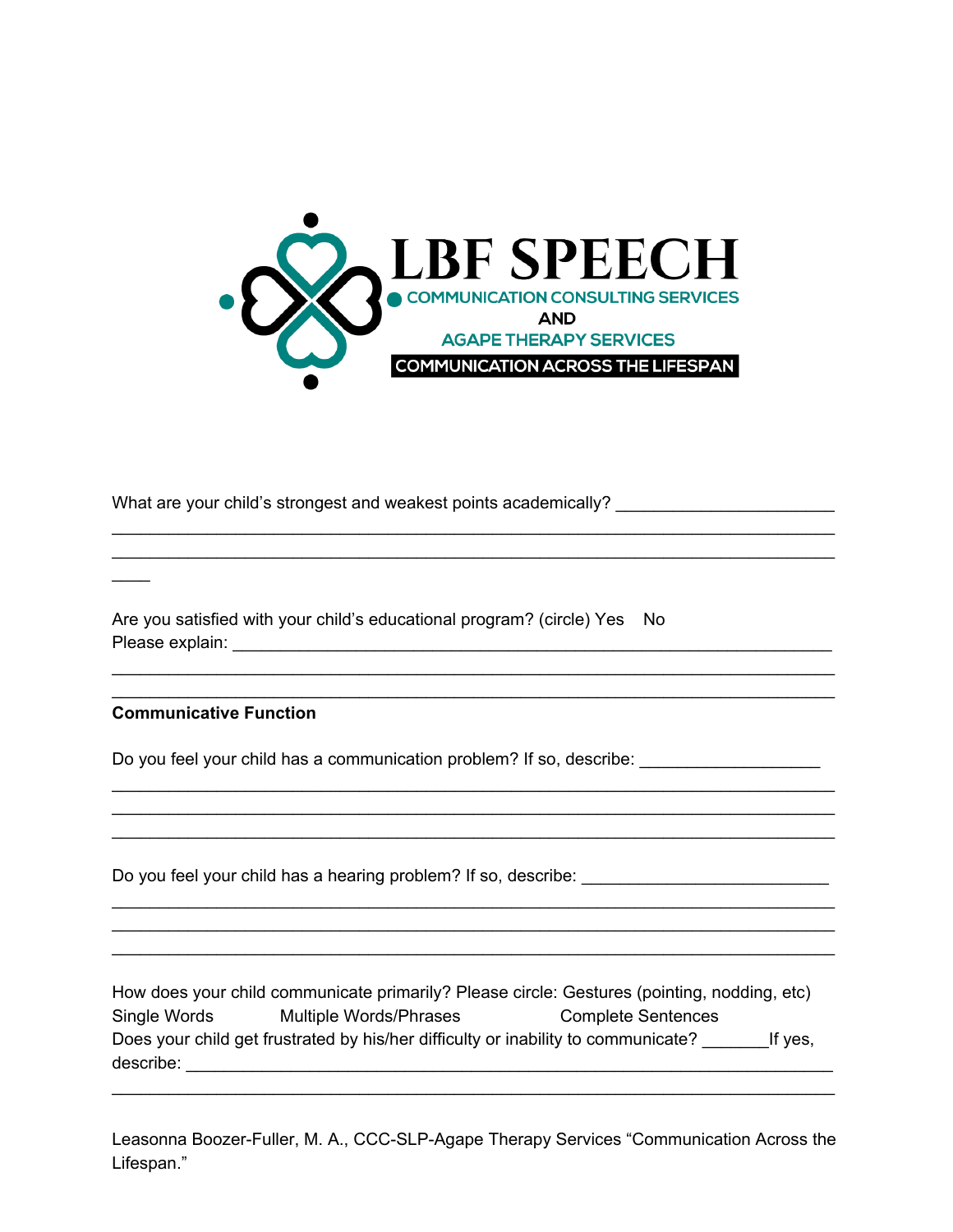

If your child talks now, can you understand? Can family members? Can strangers? Explain:

Social and Community Engagement What are your child's favorite activities or hobbies?

In what extracurricular/community activities is he/she involved?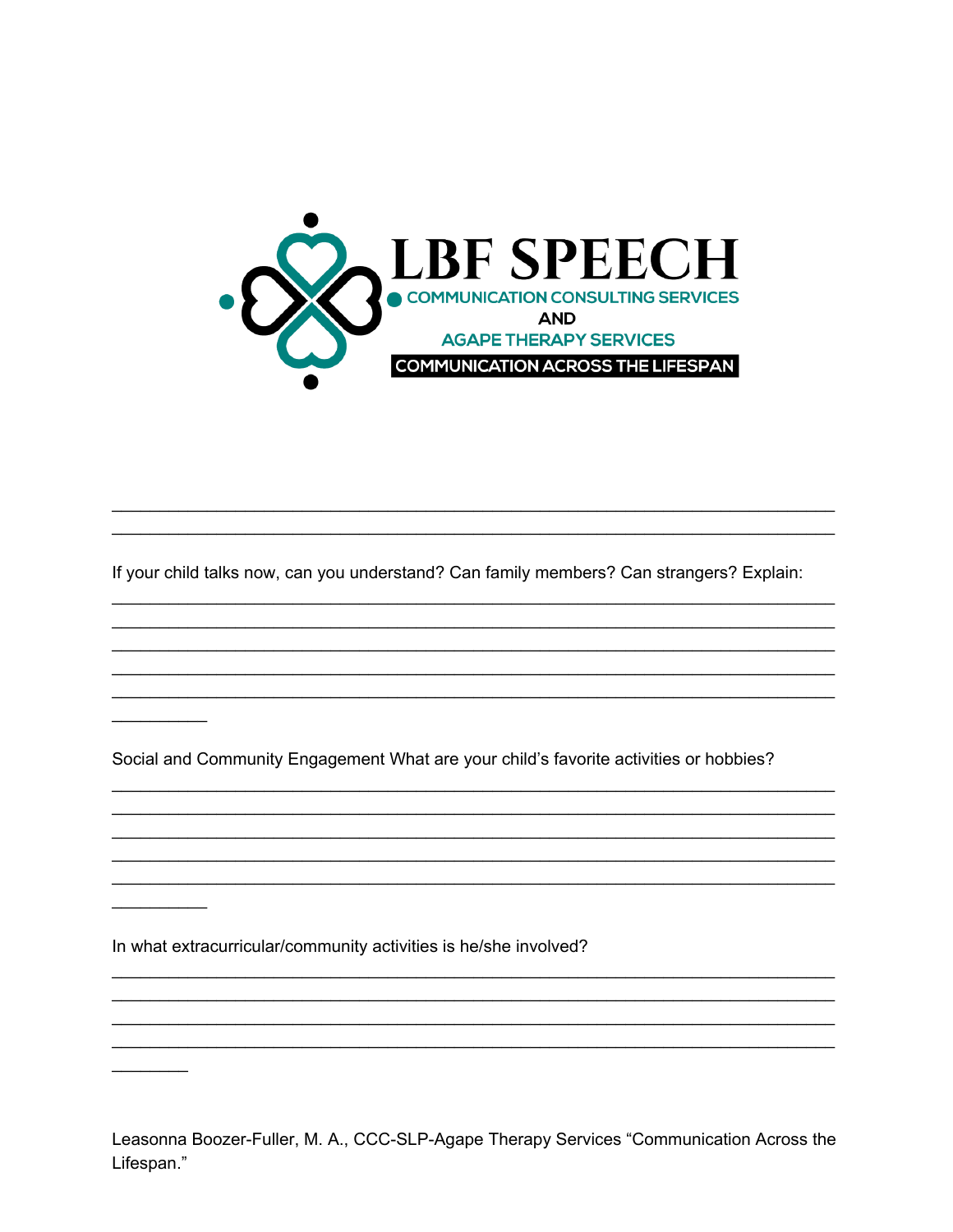

How does your child get along with other children?

Please provide any additional information which you would like me to know or which you feel would be helpful to better understand your child: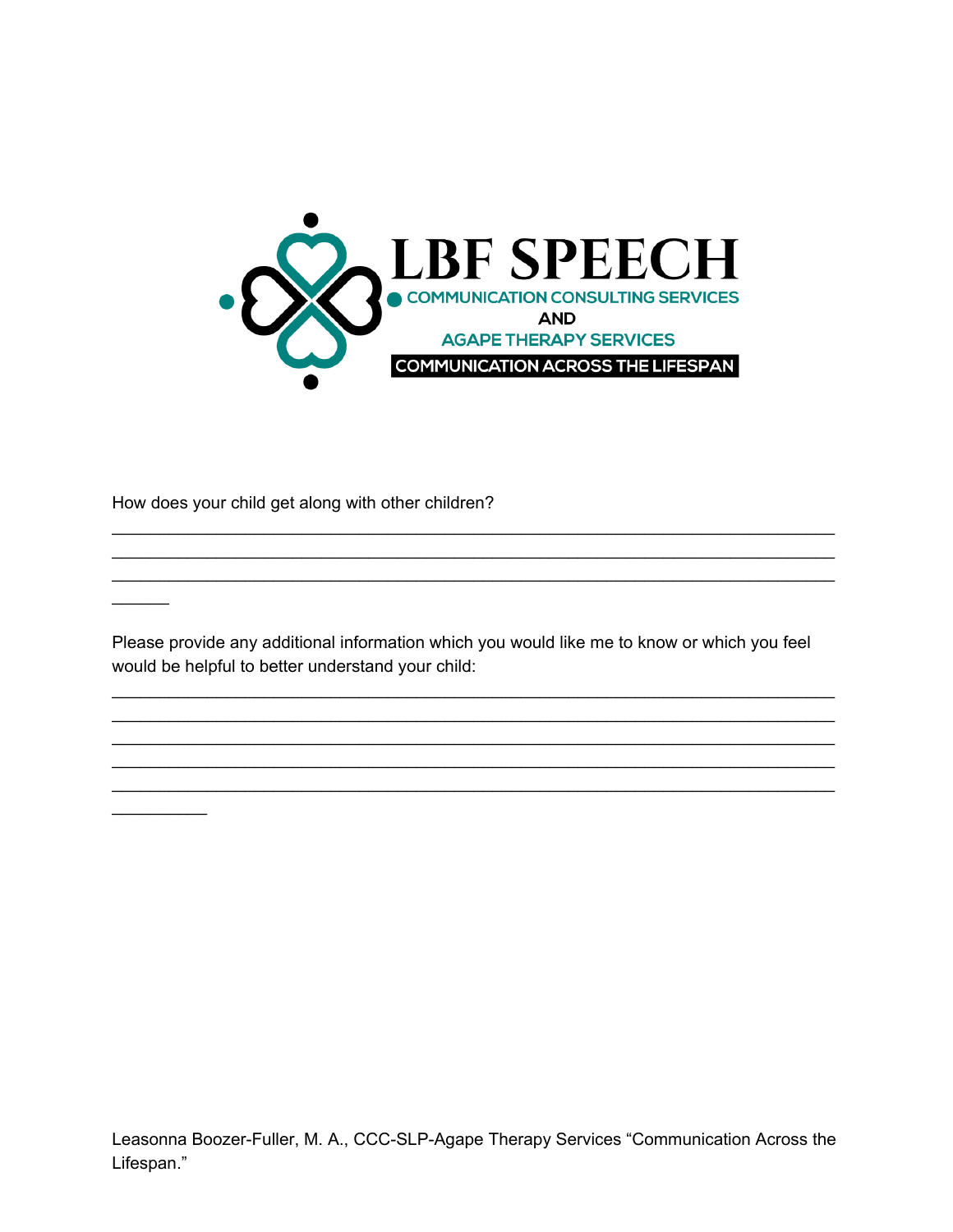

## **PAYMENT POLICY AND AGREEMENT (Private Pay Clients)**

Thank you for choosing Agape Therapy Services as your service provider. We are happy to provide therapy services for you and your family. Please indicate the service requested and the method of payment below:

### **Evaluation Services**

The private pay rate of \$200 for a 2-hour Pediatric Speech-Language evaluation will be charged to me. Payment is accepted in the form of cash, check, or debit/credit card. I am also responsible for these payments at the time of my visit.

### **Group Therapy Services (Teen Social Skills Groups)**

The private pay rate of \$85 per 60-minute therapy session will be charged to me. Payment is accepted in the form of cash, check, or debit/credit card. I am also responsible for these payments at the time of my visit. IEP

### **Consultations/Advocacy Services**

\_\_The pay rate of \$30 per 30-minute IEP consultations via telephone or in-person will be charged to me. Payment is accepted in the form of cash, check, or debit/credit card. I am also responsible for these payments at the time of the scheduled appointment.

OR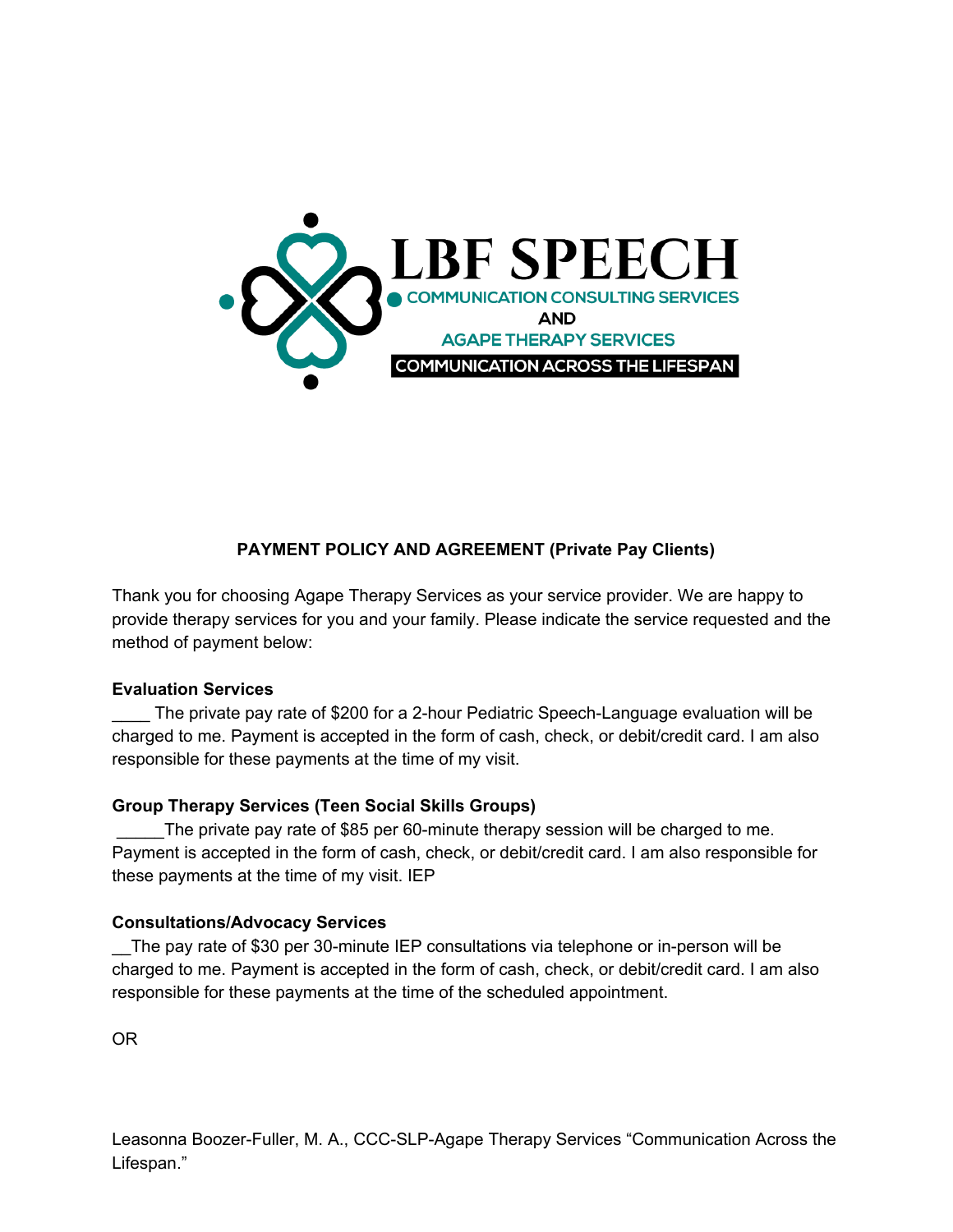

\_\_The pay rate of \$60 per hour for IEP advocate services will be charged to me. This service includes the SLP attending your child's IEP meeting and serving as a consultant to ensure your concerns as a parent is being addressed in the IEP process. I am also responsible for these payments at the time of the scheduled appointment.

I AGREE AND ACCEPT THE ABOVE TERMS AND SERVICE AGREEMENTS.

\_\_\_\_\_\_\_\_\_\_\_\_\_\_\_\_\_\_\_\_\_\_\_\_\_\_\_\_\_\_\_\_\_\_\_\_\_ \_\_\_\_\_\_\_\_\_\_\_\_\_\_\_\_\_

Client/Guardian Signature Date

Client's Name (please print)

 $\overline{\phantom{a}}$  , and the set of the set of the set of the set of the set of the set of the set of the set of the set of the set of the set of the set of the set of the set of the set of the set of the set of the set of the s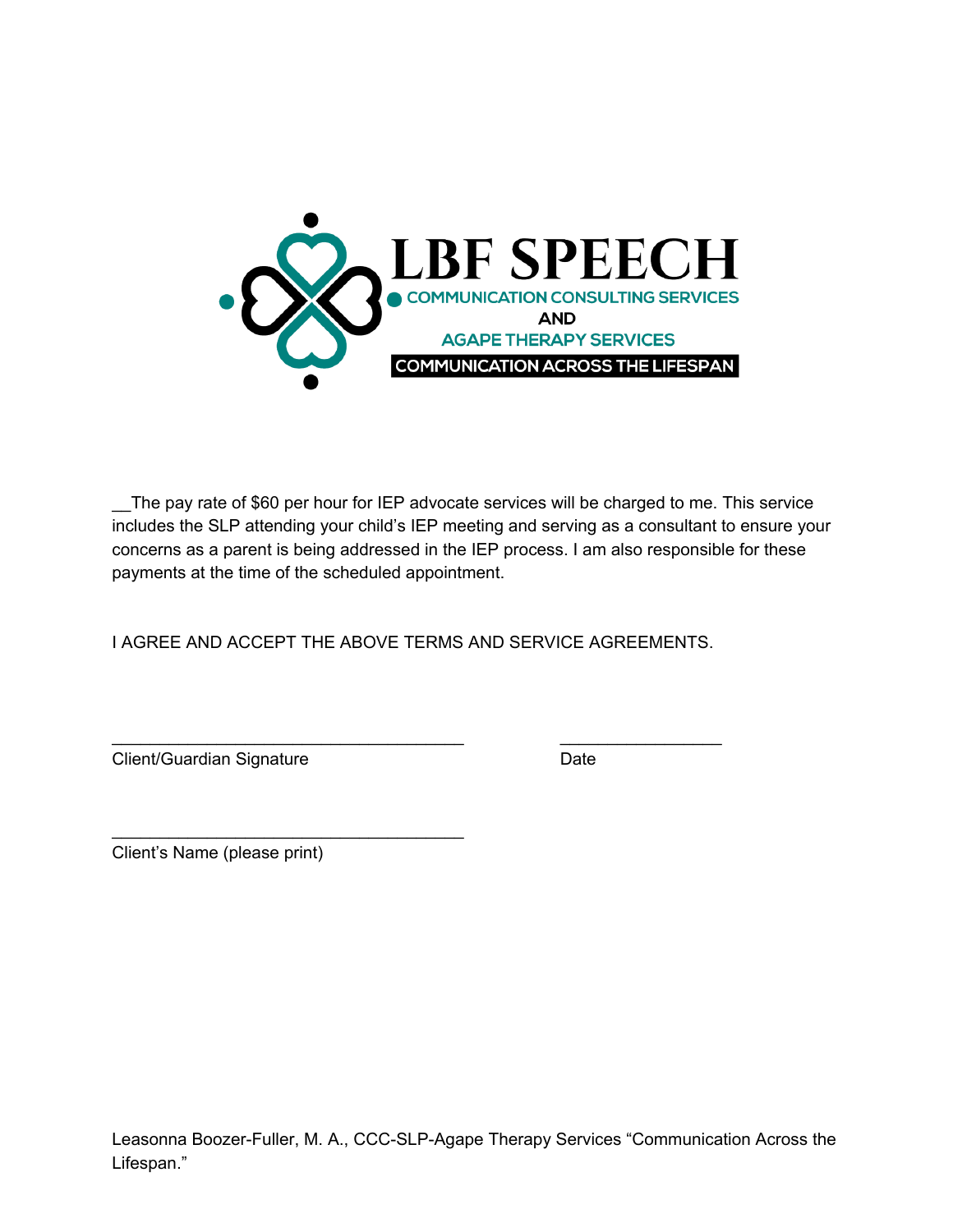

**ASSIGNMENT OF BENEFITS (Insurance Clients)**

**\*As a courtesy, we will verify your insurance benefits. However due to continuous inconsistent information provided by insurance companies, verification is NOT a guarantee of payment. Payment is ultimately the responsibility of the patient/guarantor. \***

I, \_\_\_\_\_\_\_\_\_\_\_\_\_\_\_\_\_\_\_\_\_\_\_\_\_\_\_\_\_\_\_\_\_\_\_, authorize the release of any payment and medical information necessary to process myself or my family member's insurance claim and related claims. I hereby authorize payment directly to LBF Speech Communication Consulting Services, PLLC of the insurance benefits otherwise payable to me for all professional services.

Signature of Policyholder:

|                                                                                           | Date:  |
|-------------------------------------------------------------------------------------------|--------|
| PARTY RESPONSIBLE FOR PAYMENT                                                             |        |
| the control of the control of the control of the control of the control of the control of | DOB:   |
|                                                                                           |        |
|                                                                                           | Phone: |
| Employer                                                                                  |        |
|                                                                                           | Phone: |
|                                                                                           |        |
|                                                                                           |        |

I have read and understand the payment policy. (Please Initial)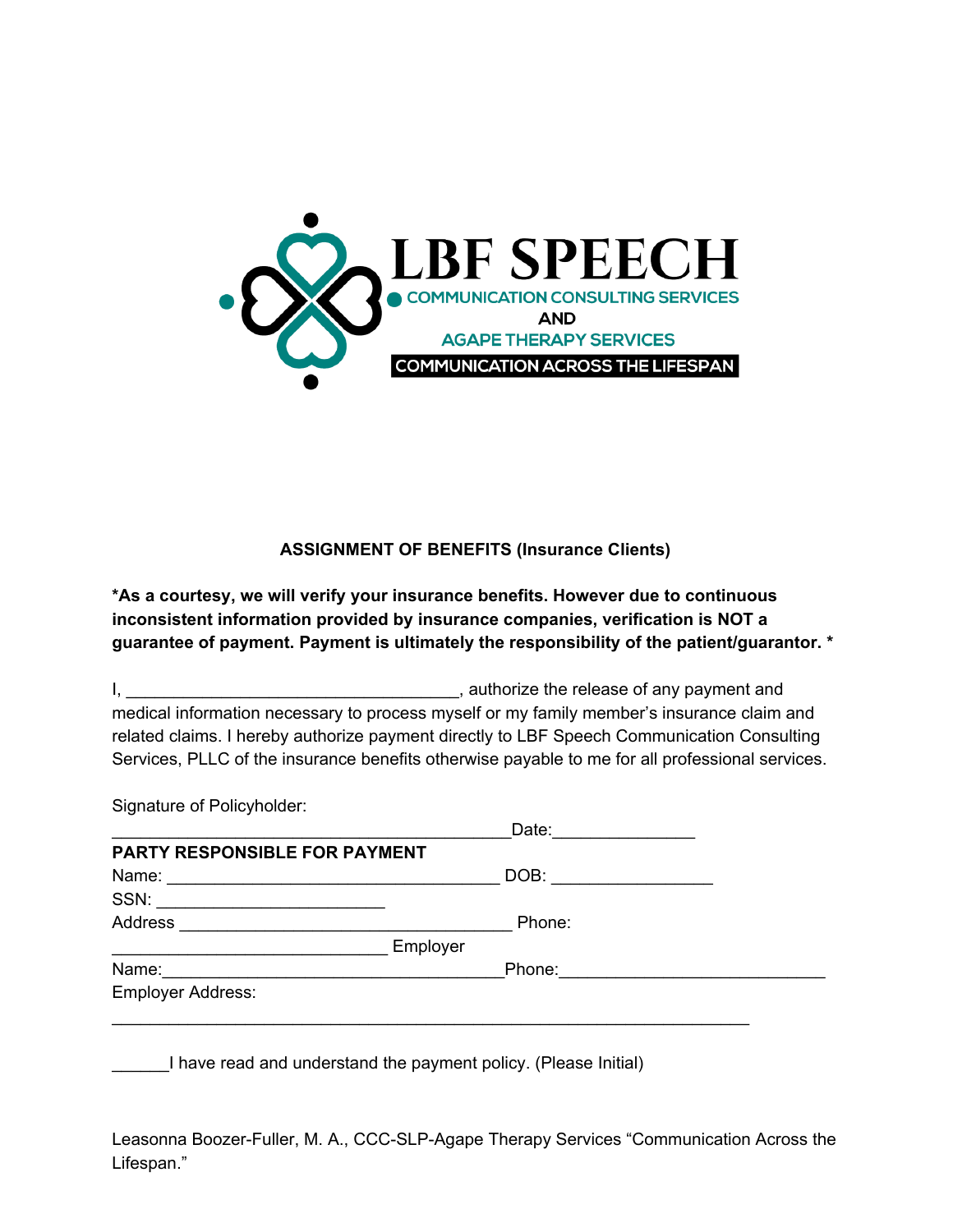

## **PHOTOCOPY AUTHORIZATION**

\_\_\_\_\_\_\_\_\_\_\_\_\_\_\_\_\_\_\_

 $\mathcal{L}_\text{max}$  , where  $\mathcal{L}_\text{max}$ 

I permit a photocopy of this consent form as if it were an original executed consent.

Name of Client (Printed): \_\_\_\_\_\_\_\_\_\_\_\_\_\_\_\_\_\_\_\_\_\_\_\_\_\_\_\_\_\_\_ Date:

By signing below, you are attesting to the accuracy of the above statements including all consents and authorizations implied therein. A copy of this agreement is available upon request.

| <b>Client Signature:</b> |  |
|--------------------------|--|
| Date                     |  |

Legal Guardian (if applicable) Signature: \_\_\_\_\_\_\_\_\_\_\_\_\_\_\_\_\_\_\_\_\_\_\_\_\_\_\_\_\_\_\_\_\_Date: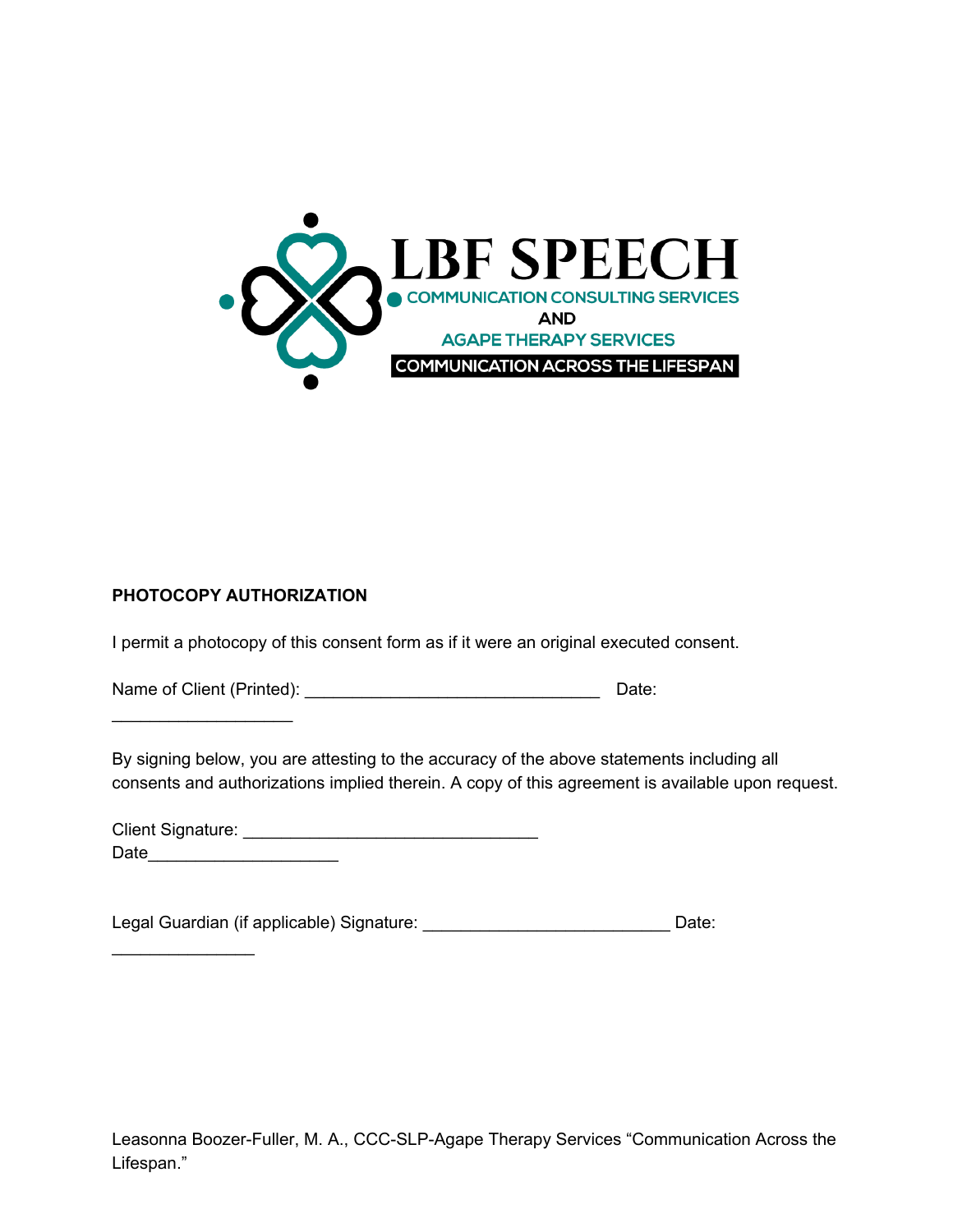

### **ATTENDANCE POLICY**

Agape Therapy Services strives to ensure each client receives the services that best fit his/her needs and that progress is being made in therapy. Regular attendance at therapy sessions is imperative in achieving this goal. Therefore, Agape Therapy Services has the following policies regarding attendance:

I understand that a \$40.00 fee may be charged for "no shows" and for cancellations made less than 24 hours before a scheduled appointment. I will receive notification of this fee via e-mail. If this fee is not paid in full within seven (7) days, my services will be put on hold until payment is received. I understand that this fee is not billable to any funding source and that this fee must be paid in order to continue services. \_\_\_\_\_ **Initials**

I understand that if I miss three (3) consecutive sessions (with the exception of serious illnesses or emergencies), I will be notified that I am in jeopardy of losing my appointment slot, and it may be given to someone else. \_\_\_\_\_**Initials**

I understand that if I miss a total of three (3) consecutive or non-consecutive sessions without calling 24 hours in advance to cancel the sessions (with the exception of serious illnesses or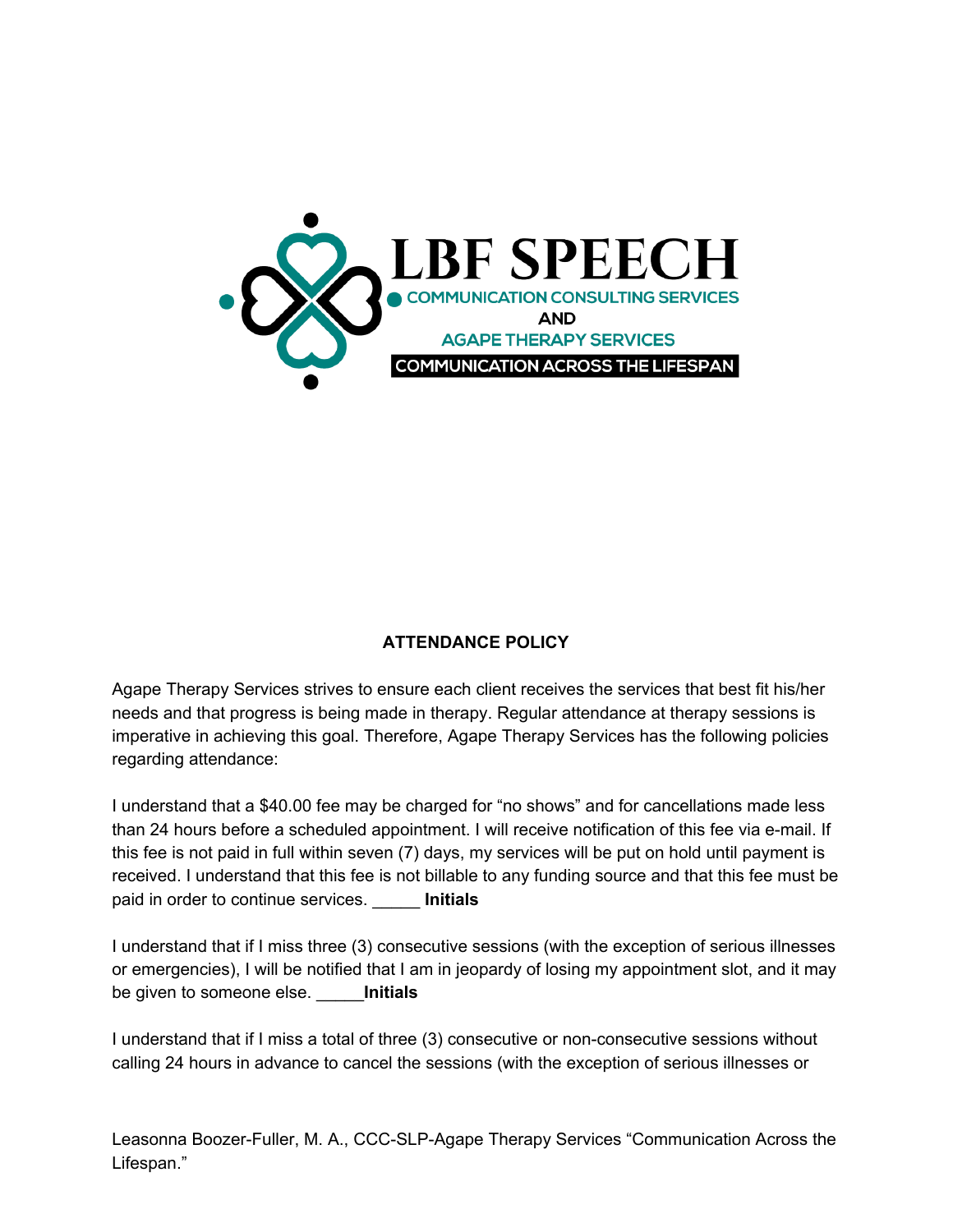

emergencies), I will be removed from my scheduled appointment slot and charged with cancellation fees for those sessions.

I understand that if I plan to go on a vacation and will be absent for two (2) or more weeks, I must notify the therapist at least a week in advance so that efforts can be made to reschedule my appointments. \_\_\_\_\_**Initials**

I understand if I am late to an appointment, the session will need to conclude at the usual time to allow the therapist to remain on schedule. If the therapist is running late for any reason, I will be given my full session time. Our staff regrets any inconvenience to our personal schedule, and we will make our best efforts to maintain timeliness. \_\_\_\_\_**Initials**

It is the responsibility of the client and the therapist to be respectful of health concerns. Clients who are sick should not be seen for therapy and therapists who are sick will not provide services to avoid spreading illness. If you are showing symptoms of illness on the day of an appointment or has exhibited vomiting and/or fever within the last 24 hours, please contact our office as soon as possible. Should the therapist become ill, you will be contacted to reschedule the appointment. \_\_\_\_\_**Initials**

Agape Therapy Services reserves the right to cancel or reschedule appointments in the event of inclement weather. Our goal is to keep our therapists safe on the roads. Many clients keep the same appointment time each week, in which case it is understood that you will be seen at the same time on the following week. \_\_\_\_\_**Initials**

\_\_\_\_\_\_\_\_\_\_\_\_\_\_\_\_\_\_\_\_\_\_\_\_\_\_\_\_\_\_\_\_\_\_\_\_\_\_\_\_\_\_\_\_\_\_\_\_\_\_\_ \_\_\_\_\_\_\_\_\_\_\_\_\_\_\_\_

Client/Guardian Signature **Date** Date Date **Date**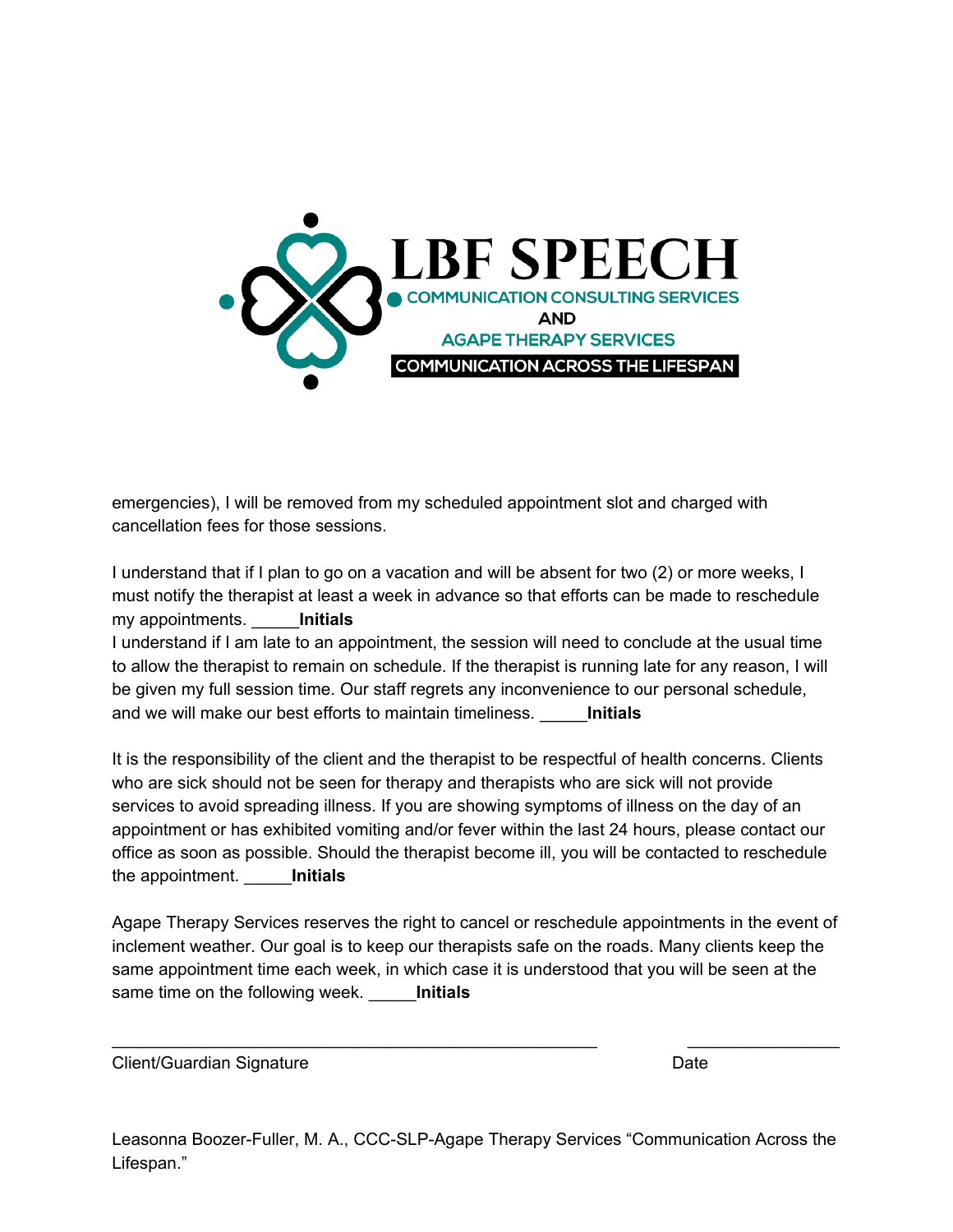

Client's Name (please print)

\_\_\_\_\_\_\_\_\_\_\_\_\_\_\_\_\_\_\_\_\_\_\_\_\_\_\_

### **AUTHORIZATION FOR RELEASE AND EXCHANGE OF INFORMATION**

I hereby request and authorize the release and exchange of any relevant written or verbal medical, social, psychological, and/or test information you may have pertaining to:

Client Name **Date of Birth** Legal Representative

The disclosure of this information is requested for the following purpose(s):

\_\_\_\_\_\_\_\_\_\_\_\_\_\_\_\_\_\_\_\_\_\_\_\_\_\_\_\_\_\_\_\_\_\_\_\_\_\_\_\_\_\_\_\_\_\_\_\_\_\_\_

 $\_$  , and the set of the set of the set of the set of the set of the set of the set of the set of the set of the set of the set of the set of the set of the set of the set of the set of the set of the set of the set of th

| Release To: | Release From: |
|-------------|---------------|
|             |               |
|             |               |
|             | <b>Street</b> |
|             |               |
|             |               |
| Phone:      | Phone:        |

\_\_\_\_\_\_\_\_\_\_\_\_\_\_\_\_\_\_\_\_\_\_\_\_\_\_\_\_\_\_\_\_\_\_\_\_\_\_\_\_\_\_\_\_\_\_\_\_\_\_\_\_\_\_\_\_\_\_\_\_\_\_\_\_\_\_\_\_\_\_\_\_\_\_\_\_

I understand that this consent is valid for one year from the date of signing and that I may revoke this consent at any time, by notification in writing to either of the named agencies. This revocation shall apply to both agencies except to the extent of action that has already been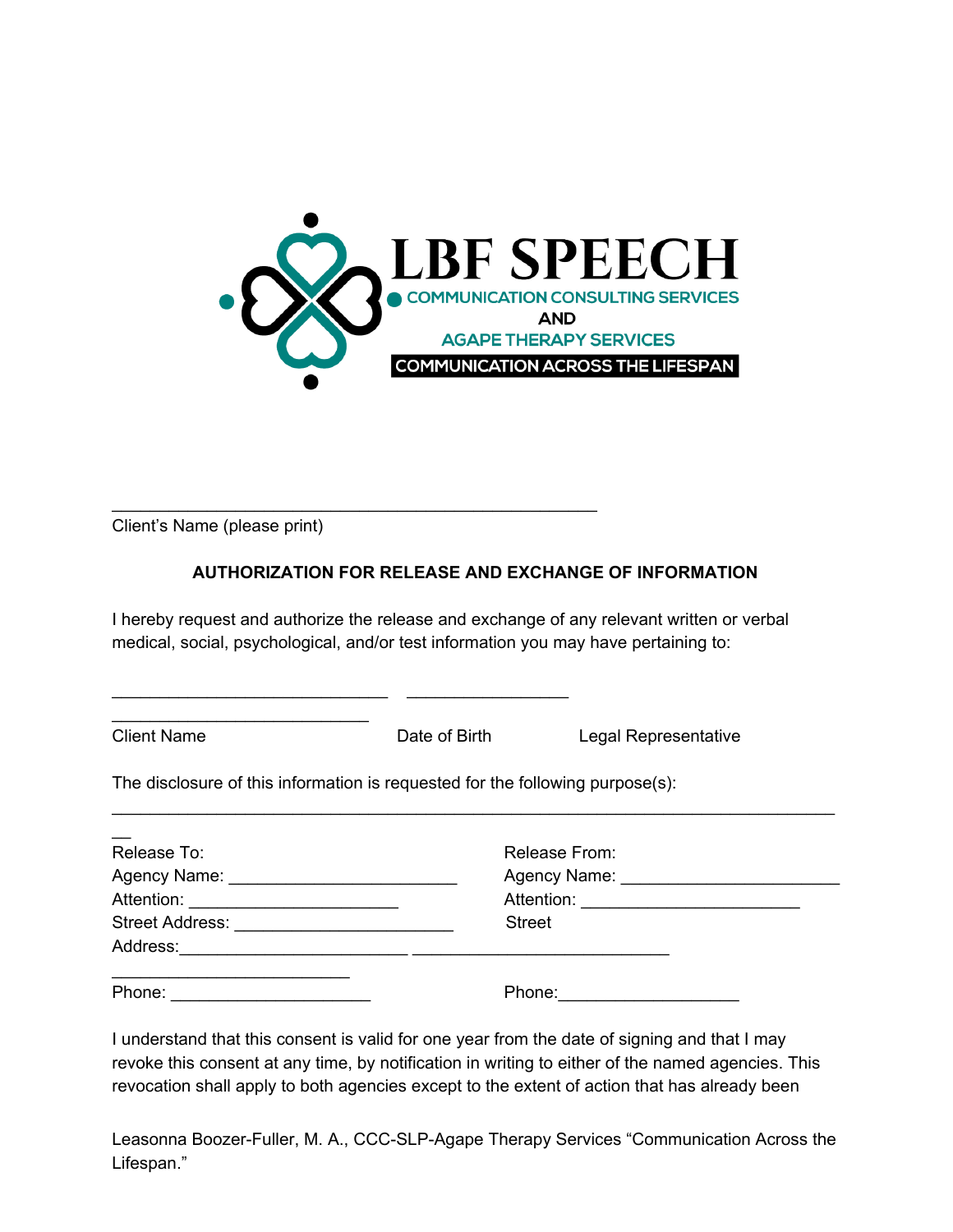

taken. I further release the agencies/persons and their associates from any liability arising from the release of this information or records to such designated persons or agencies.

| Client/Legal Representative | Signature/Relationship | Date |  |
|-----------------------------|------------------------|------|--|
|                             | <b>MEDIA CONSENT</b>   |      |  |

Dear Clients,

We are updating our website and would like to include photos of our current clients while they are engaged in therapy sessions. Please read and sign below to grant LBF Speech Communication Consulting Services,PLLC the right to use photos of you for educational, therapeutic, or promotional reasons. I hereby grant full permission to LBF Speech Communication Consulting Services,PLLC to use my photograph in the following publication or advertising materials (printed or electronic, please circle):

- Website
- Posters
- Brochure
- In-house educational purposes
- Interdisciplinary Collaboration/Educational Purposes
- Any and all
- None

Client's Name **Date** 

Leasonna Boozer-Fuller, M. A., CCC-SLP-Agape Therapy Services "Communication Across the Lifespan."

\_\_\_\_\_\_\_\_\_\_\_\_\_\_\_\_\_\_\_\_\_\_\_\_\_\_\_\_\_\_\_\_\_\_\_ \_\_\_\_\_\_\_\_\_\_\_\_\_\_\_\_\_

\_\_\_\_\_\_\_\_\_\_\_\_\_\_\_\_\_\_\_\_\_\_\_\_\_\_\_\_\_\_\_\_\_\_\_\_\_\_\_\_\_ \_\_\_\_\_\_\_\_\_\_\_\_\_\_\_\_\_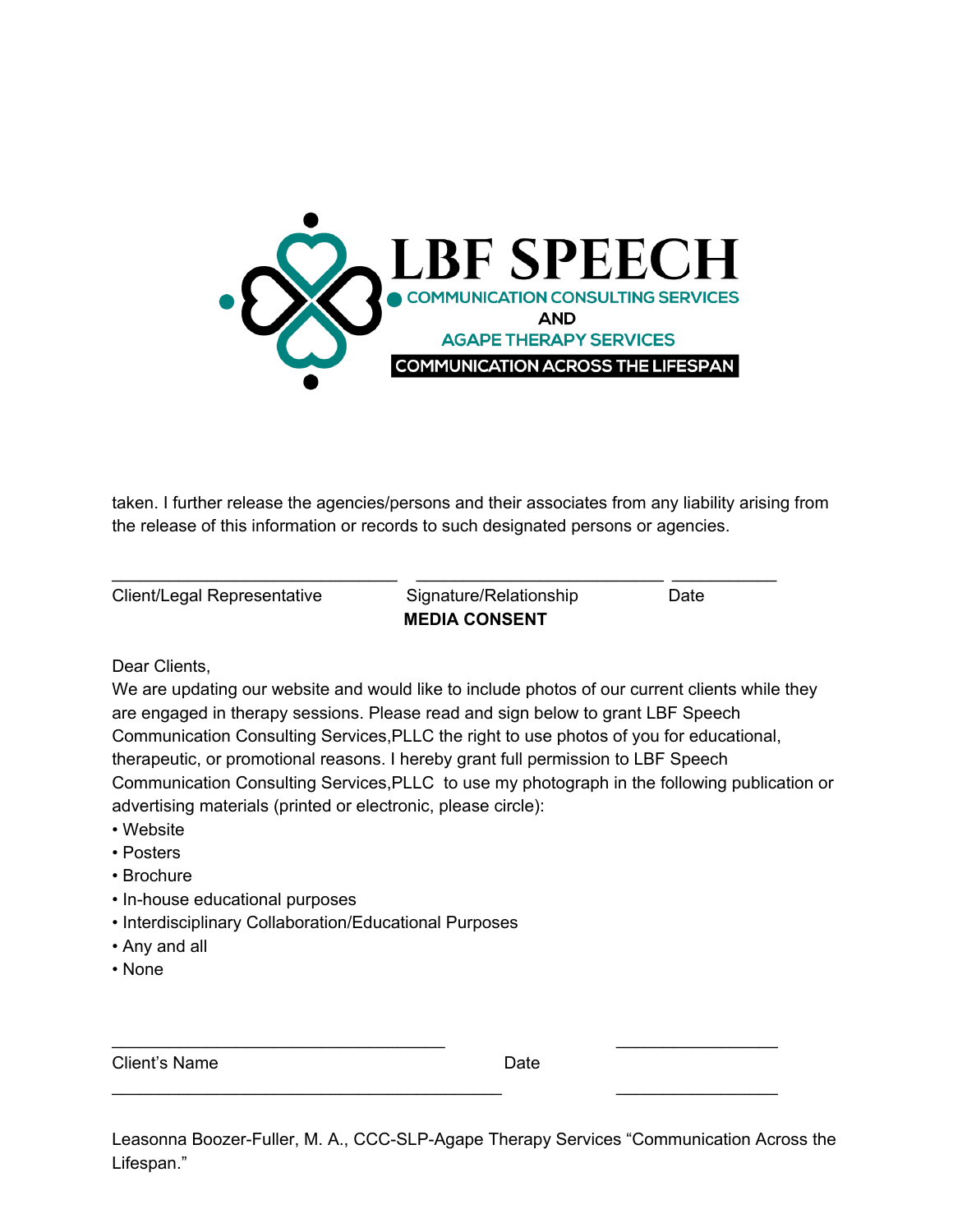

Authorizing Guardian's Name (Please Print) Relationship to Client

\_\_\_\_\_\_\_\_\_\_\_\_\_\_\_\_\_\_\_\_\_\_\_\_\_\_\_\_\_\_\_\_\_\_

Authorizing Signature

## **THERAPY AGREEMENTS**

Therapy Sessions Therapy sessions are 30-60 minutes in length for all clients. If applicable and/or appropriate, caregivers will be called into the room to speak with the clinician about the client's progress and homework during the last 5-10 minutes of the session. This is an important part of the treatment session as the client's progress is contingent upon the practice and carry-over that occurs in the home setting.

### \_\_\_\_\_**Initials**

If you have specific questions, issues, or concerns that you would like to address, please let the clinician know at the beginning of the session, so that the proper amount of time can be allotted to speak with you. If you do not notify the clinician at the start of the session that you are requesting additional time for questions, the clinician will have to address your questions at the next session. The clinician appreciates your understanding and compliance in helping us maintain timeliness for all of our scheduled appointments. \_\_\_\_\_**Initials**

Termination of Therapy The following reasons may be a cause to terminate our client contract: • Behavior of a client (e.g., refusing to engage in therapy, refusing to follow directions or recommendations, verbal abuse, etc.). We anticipate and understand that all clients have "bad days,"; however, if the behavior is on-going, we may recommend a change in clinician. If the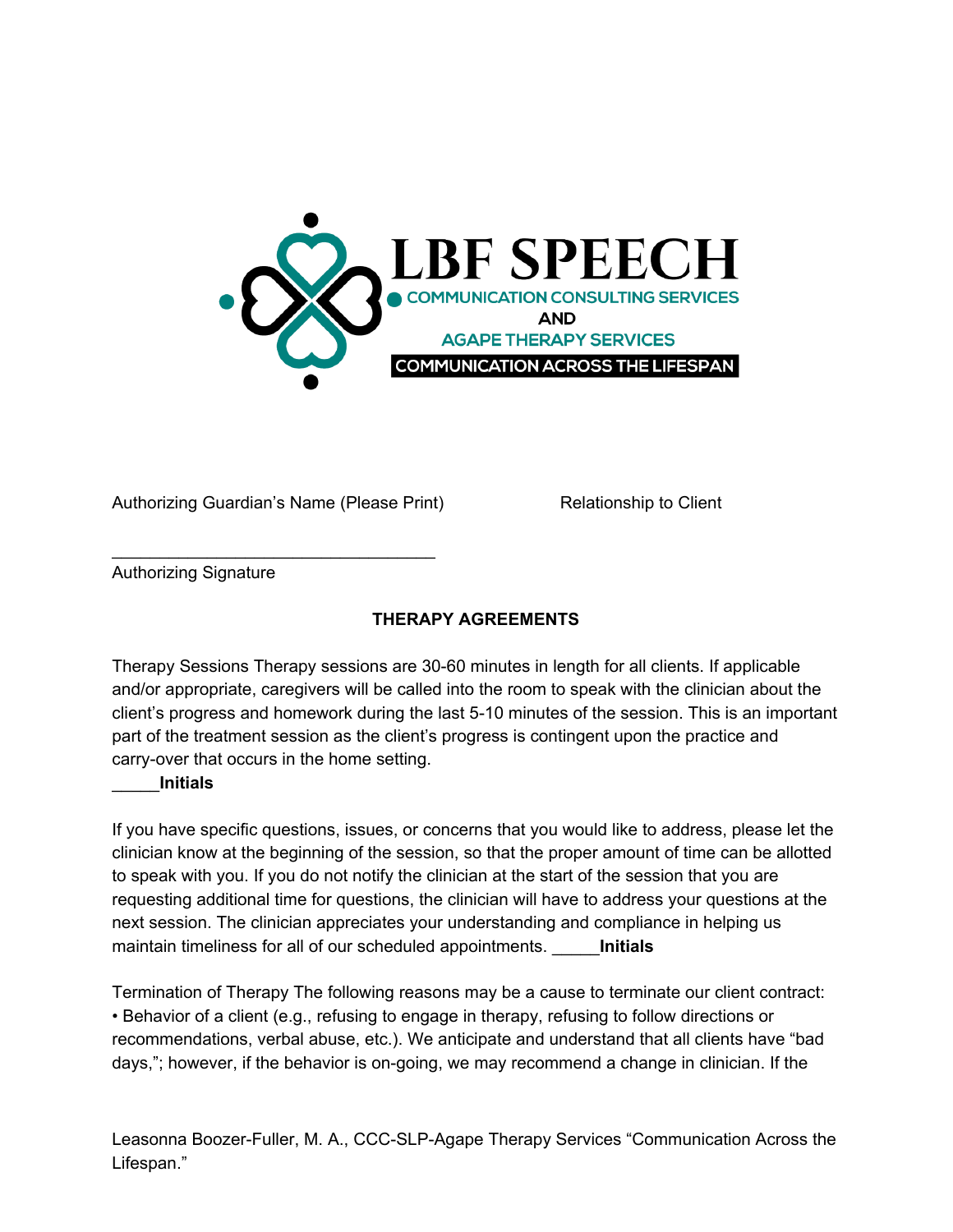

behaviors continue to persist after that point despite a variety of strategies implemented by the clinician(s), you will be referred to another facility

- Behavior of a caregiver
- Non-compliance with our attendance policy

• Repeatedly not paying your account balance. You will receive a warning when there is an outstanding account balance with multiple payments due. If we do not receive your payment within 7 days upon receipt of that warning, therapy will be placed on hold until payments are rendered in full. You may lose your appointment slot and be placed on a waiting list at that time. Continued non-payments will result in termination of services.

• Engaging in behavior that breaches trust such as withholding pertinent information about the case history or asking us to alter our data or diagnosis.

If you need to terminate therapy for any reason, we ask that you give us written notice a minimum of two (2) sessions in advance. This will allow us adequate time to wrap-up therapy and complete a consultation with you. A therapy termination form will be provided for you to complete. \_\_\_\_\_**Initials**

LBF Speech Communication Consulting Services,PLLC reserves the right to cancel or amend this contract, or any part therein without negating the remainder of the contract. Clients will be notified, in writing, of any changes or cancellation of this contract. \_\_\_\_\_**Initials**

I have read and accept the terms of this contract.

Signed this \_\_\_\_\_\_\_ day of \_\_\_\_\_\_\_\_\_\_\_\_\_\_\_\_\_\_\_\_\_\_\_, \_\_\_\_\_\_\_\_\_\_. (day) (month) (year)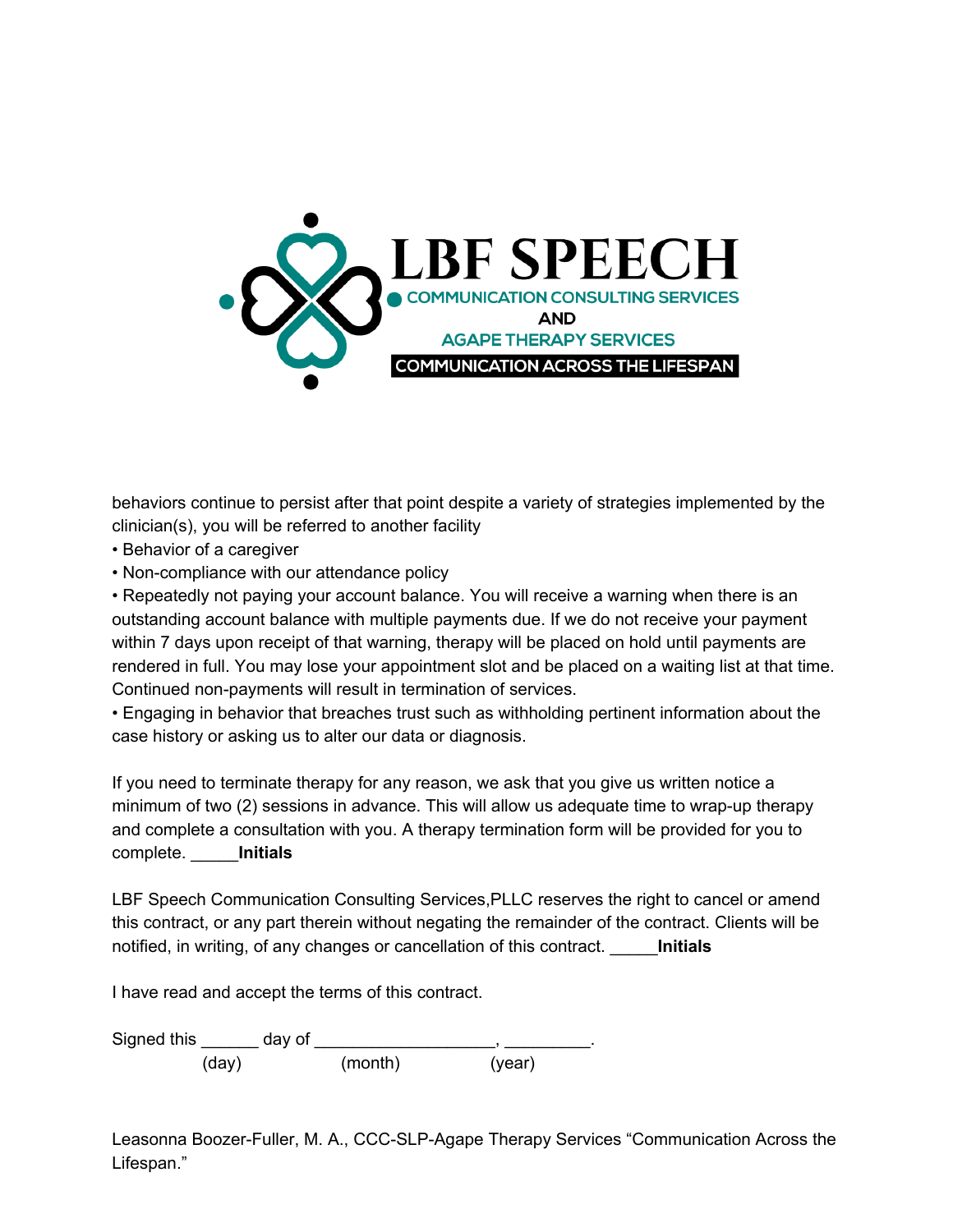

Leasonna Boozer-Fuller, M.A., CCC-SLP Client/Guardian Signature Owner, Speech-Language Pathologist Client/Guardian

## **INFORMED CONSENT FOR SPEECH-LANGUAGE THERAPY**

\_\_\_\_\_\_\_\_\_\_\_\_\_\_\_\_\_\_\_\_\_\_\_\_\_\_\_\_\_\_\_ \_\_\_\_\_\_\_\_\_\_\_\_\_\_\_\_\_\_\_\_\_\_\_\_\_\_\_\_\_\_\_\_

I, \_\_\_\_\_\_\_\_\_\_\_\_\_\_\_\_\_\_\_\_\_\_\_\_\_\_\_\_\_\_\_\_, the client hereby request and consent to LBF Speech Communication Consulting Services, PLLC to perform a screening and/or an evaluation and treat my disorder as prescribed by a physician and/or recommended by a speech-language pathologist.

I understand and I am informed that, as in the practice of medicine, speech, language, and feeding/swallowing therapy may have some risks. I understand that I have the right to ask about these risks and have any questions answered about my condition, prior to treatment.

I have carefully read and fully understand this Informed Consent Form and have had the opportunity to discuss it with the treating therapist.

I consent and authorize LBF Speech Communication Consulting Services, PLLC to administer treatment under the direction and supervision of a certified speech-language pathologist.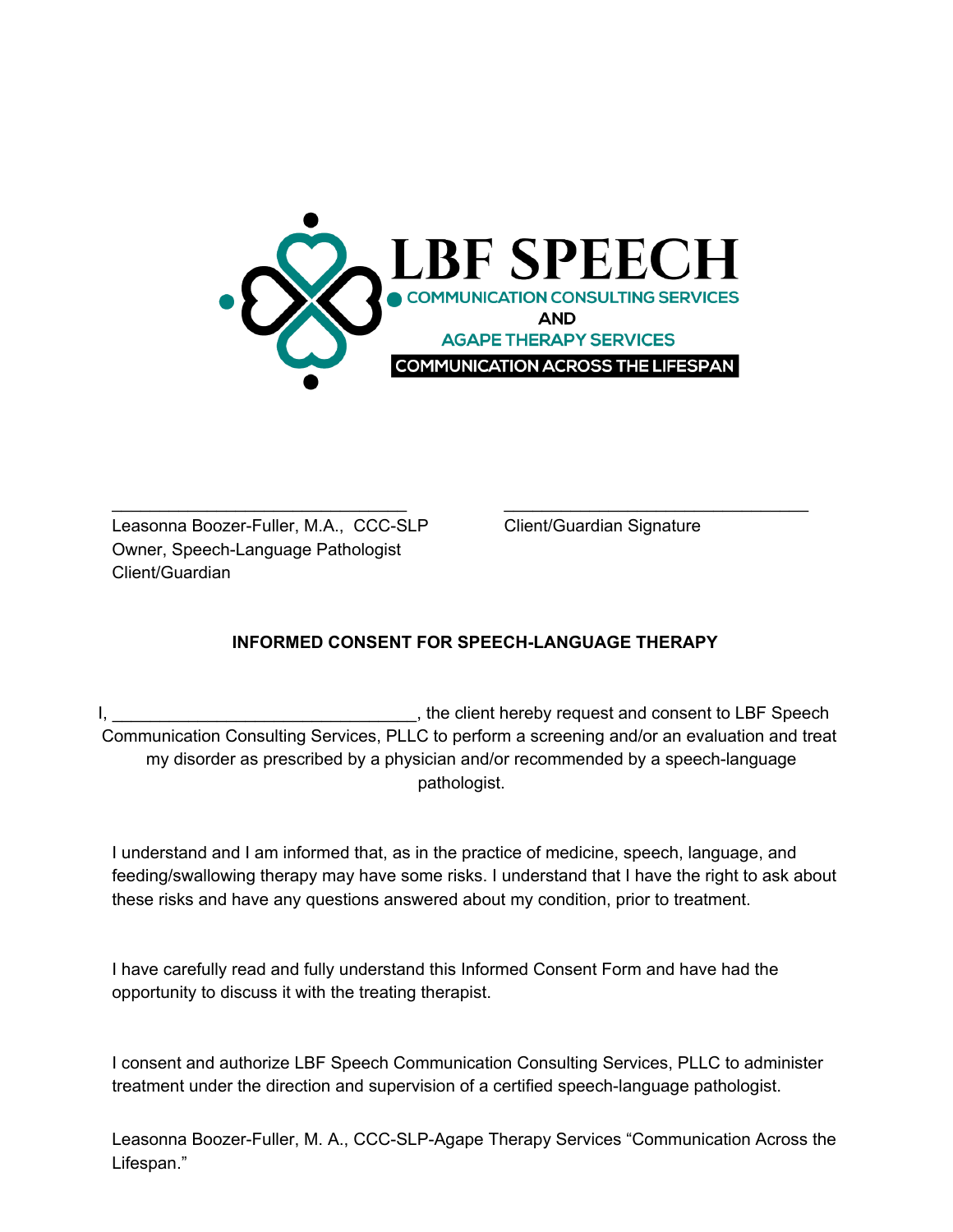

Signature of Client **Date** Date

### **CLIENT NOTIFICATION OF PRIVACY POLICIES (HIPAA Authorization)**

This notice describes how medical information about you may be used and disclosed and how you can get access to this information. Speaking of the Matter Therapy Services, LLC is dedicated to ensuring the privacy of your speech-language evaluation results and the course of therapy treatment. In serving our patients, we create records regarding treatment and services that are provided in order to have accurate information and to ensure the appropriateness and efficiency of treatment services. Federal law requires us to strictly protect any personally identifying information of yours. This notice discloses our policies regarding the storage, use, and sharing of confidential patient information. PLEASE REVIEW THIS NOTICE CAREFULLY.

\_\_\_\_\_\_\_\_\_\_\_\_\_\_\_\_\_\_\_\_\_\_\_\_\_\_\_\_\_\_\_\_\_\_ \_\_\_\_\_\_\_\_\_\_\_\_\_\_\_\_\_\_\_\_\_\_\_\_

LBF Speech Communication Consulting Services, PLLC is required by law to keep your health information safe. This information may include:

· Notes from your doctor, teacher, or other health care provider

- · Your medical history
- · Your test results
- · Treatment notes
- · Insurance information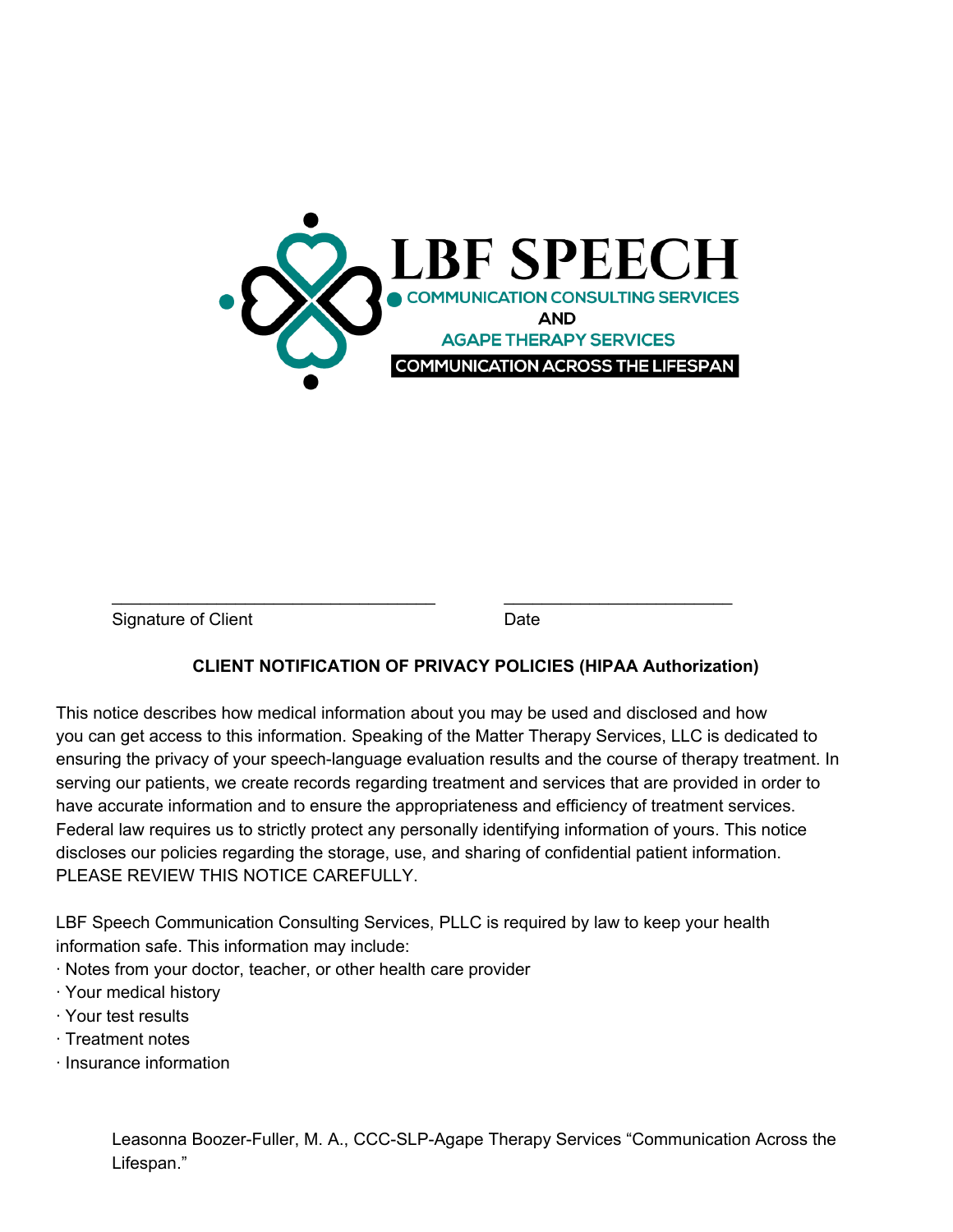

A government rule requires that you get a copy of this privacy notice. This rule is called the Health Insurance Portability and Accountability Act, or HIPPA for short. We will ask you to sign a paper acknowledging that you have been given this notice.

## **How Your Health Information May Be Used or Shared**

We may use or share your health information for the following purposes:

1. **Treatment**: We may share your information with doctors or other health care providers who care for you. For example, if your doctor orders speech therapy, we will share the results of our treatment with that doctor.

2. **Payment**: We may use and share information about the treatment you receive with your insurance company or other payer to receive payment for therapy services. This may include sharing important medical information. We may share your information to: a) Receive the insurance company's permission to start treatment b) Receive permission for more treatment c) Receive compensation for the treatment you receive

Your health information may be used or shared without your permission for the following:

· **Abuse and Neglect**: We may share your health information with government agencies when there is evidence of abuse, neglect, or domestic violence.

· **As Required by Law:** We will share your information when we are told to by federal, state or local law. We will also share information if we are asked by the police or courts.

· **Government Functions**: Your information may be shared for national security or military purposes. If you are a veteran, your information may be shared with the Office of Veteran's Affairs.

· **Information About a Person Who Has Died**: We may share information with the coroner, medical examiner, or a funeral director, as needed.

· **Health-Related Benefits and Services**: We may use your information to let you know of other services that might be of interest to you.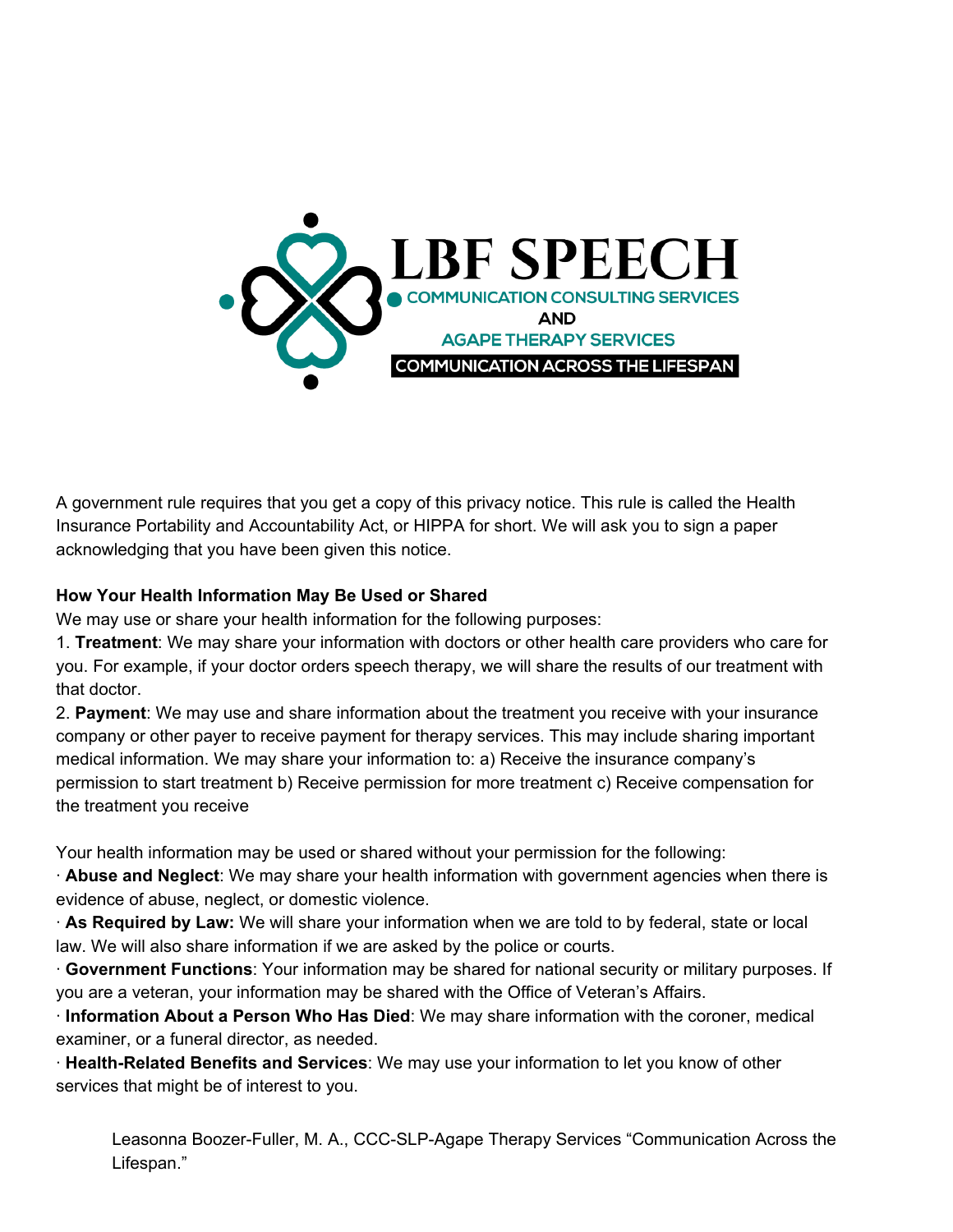

· **Public Health Risks**: We may report information to public health agencies as required by law. This may be done to help prevent disease, injury, or disability. It may also be done to report medical device safety issues to the Food and Drug Administration and to report diseases and infections.

· **Regulatory Oversight**: We may use or share your information to report to agencies overseeing health care. This may include sharing information for audits, licensure, and inspections.

· **Threats to Health and Safety**: Your health information may be shared if it is believed that it will prevent a threat to your health and safety or the health and safety of others.

### **When Your Permission is Needed to Use or Share Your Health Information**

You must give us your permission to use or share your health information for any situation that is not listed on this notice. You will be asked to sign a form, called an authorization, to allow us to share your information. You are allowed to take back this authorization, called revoking authorization, at any time. We will not be able to get the information back that we shared with your permission.

### **Your Privacy Rights**

You have the right to:

· **Ask us not to share your information**: You can ask us not to use or share your information for treatment, payment, or health care operations. You can also ask us not to share information with people involved in your care, like family members or friends. You must ask for limits in writing. We must share information when required by law. We do not have to agree to what you ask.

· **Ask us to contact you privately**: You can ask us to only contact you in a certain way or at a certain place. For example, you may want us to call you but not email. Or you may want us to call you at work and not at home. You must ask in writing.

· **Look at and copy your health information**: You have the right to see your health information and get a copy of that information at any time. You have the right to see treatment, medical, and billing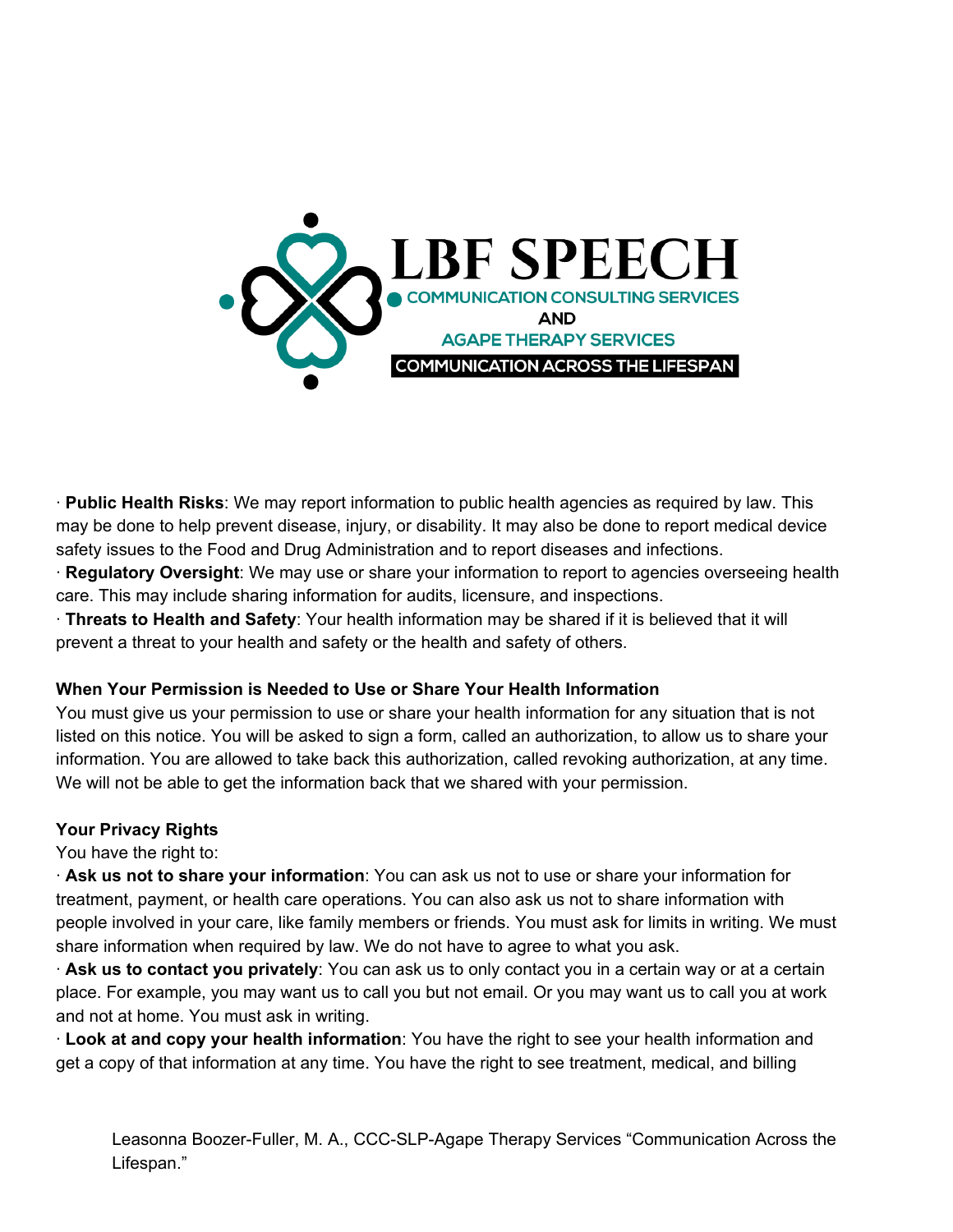

information. You may not be able to see or copy information put together for a court case, certain lab results, and copyrighted materials, such as test protocols.

· **Ask for changes to your health information**: You can ask us to change information that you think is wrong. You can also ask that we add information that is missing. You must ask us in writing and give us a reason for the change. We do not have to make the change.

· **Get a report of how and when your information was used or shared**: You can ask us to tell you when your information was shared and who we shared it with. There are some rules about this: o You need to ask us in writing. o You must tell us the dates you are asking about and if you want a paper or electronic copy.

· **Get a paper copy of this privacy notice**: You can get a paper copy of this notice at any time.

· **File complaints**: You can file a complaint with us or with the government if you think that a) Your information was used or shared in a way that is not allowed; b) You were not allowed to look at or copy your information; c) Any of your rights were denied

### Who is C**overed by This Notice**

The people that must follow the rules of this notice are:

- · All Speech-Language Pathologists at LBF Speech Communication Consulting Services, PLLC
- · Anyone who is allowed to add health information to your file, including students and other staff
- · Any volunteers who may help you while you are at this clinic/private practice

### **Changes to the Information in This Notice**

We may change this notice at any time. Changes may apply to information we already have in your file and any new information. Copies of the new notice will be available from our staff. The notice will have a date on the front page to tell you when it went into effect.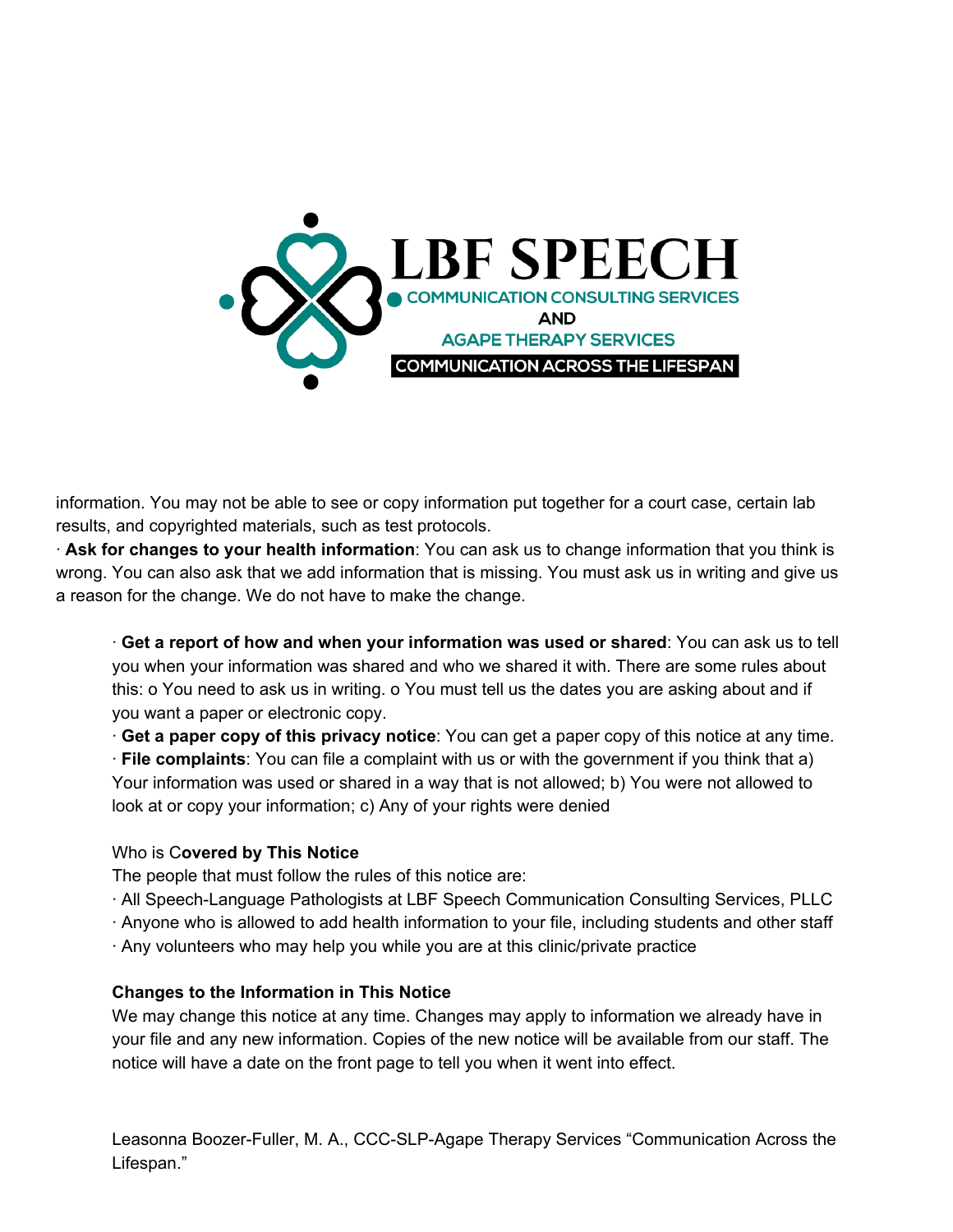

### **Complaints**

You may file a complaint if you think we did something wrong with your information. You can complain to your regional office of the United States Office of Civil Rights. All complaints must be in writing. You will not get in trouble for filing a complaint.

**Contacts** If you have any other questions about this notice or your privacy rights, please ask your Speech-Language Pathologist.

I HAVE READ AND UNDERSTAND THE PRIVACY POLICIES DISCLOSED IN THIS NOTICE.

 $\overline{\phantom{a}}$  , and the contract of the contract of the contract of the contract of the contract of the contract of the contract of the contract of the contract of the contract of the contract of the contract of the contrac

Client/Guardian Signature Date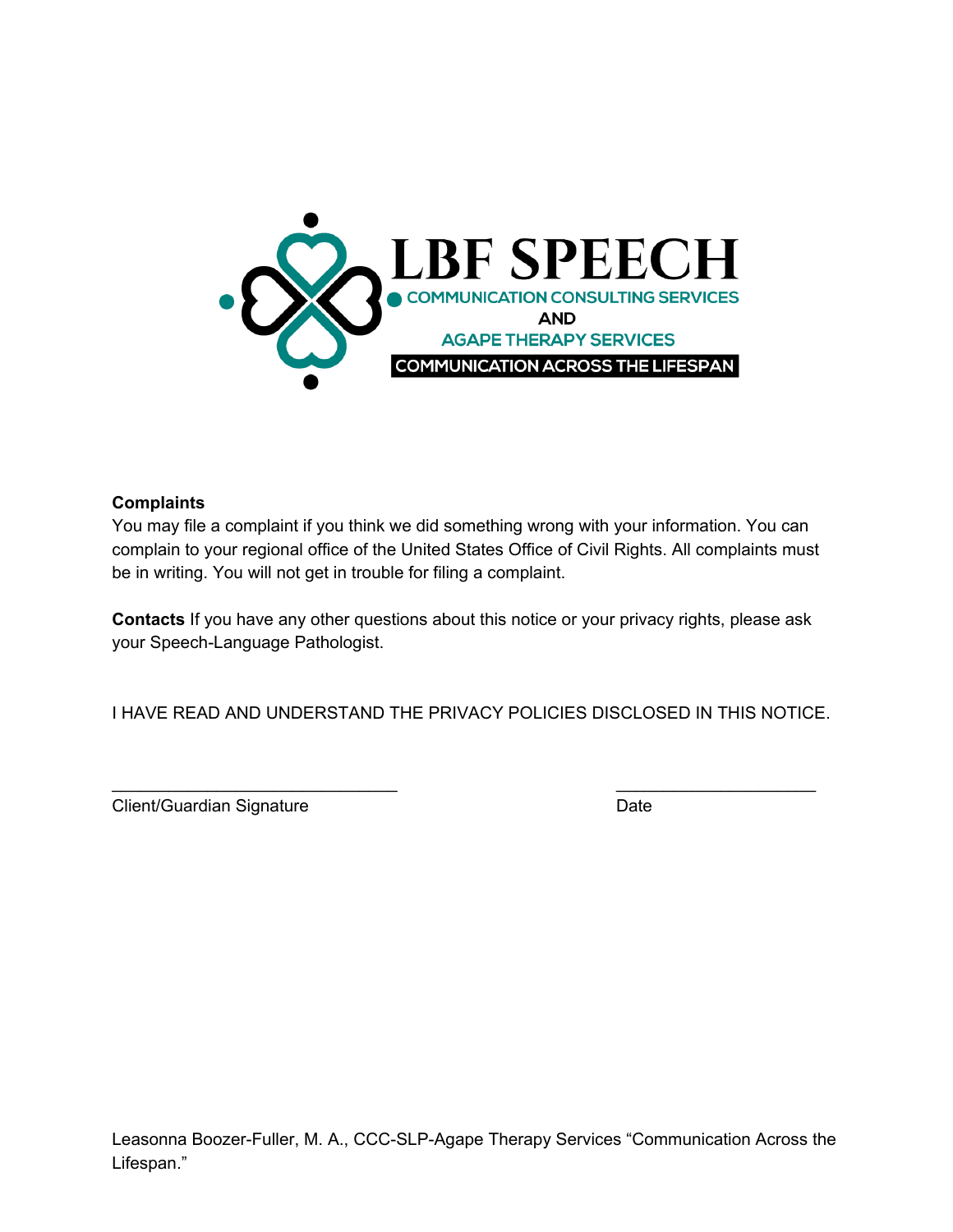

## **PRIVACY NOTICE ACKNOWLEDGMENT**

LBF Speech Communication Consulting Services, PLLC is required by law to keep your health information safe. This information may include:

- · Notes from your doctor
- · Your medical history
- · Your test results
- · Treatment notes

We are required by law to give you a copy of your privacy notice. Please retain a copy of this privacy notice for your records. This notice tells you how your health information may be used or shared. It also tells you how you can look at and comment on your information. By signing this page, you are saying that you have been given a copy of our privacy notice.

Client Name: \_\_\_\_\_\_\_\_\_\_\_\_\_\_\_\_\_\_\_\_\_\_\_\_\_\_\_\_\_\_\_\_\_\_\_\_\_\_\_\_\_

| Client D.O.B: |  |
|---------------|--|
|               |  |

Guardian Name: \_\_\_\_\_\_\_\_\_\_\_\_\_\_\_\_\_\_\_\_\_\_\_\_\_\_\_\_\_\_\_\_\_\_\_\_\_\_\_\_\_

Guardian Signature: \_\_\_\_\_\_\_\_\_\_\_\_\_\_\_\_\_\_\_\_\_\_\_\_\_\_\_\_\_\_\_\_\_\_\_\_\_\_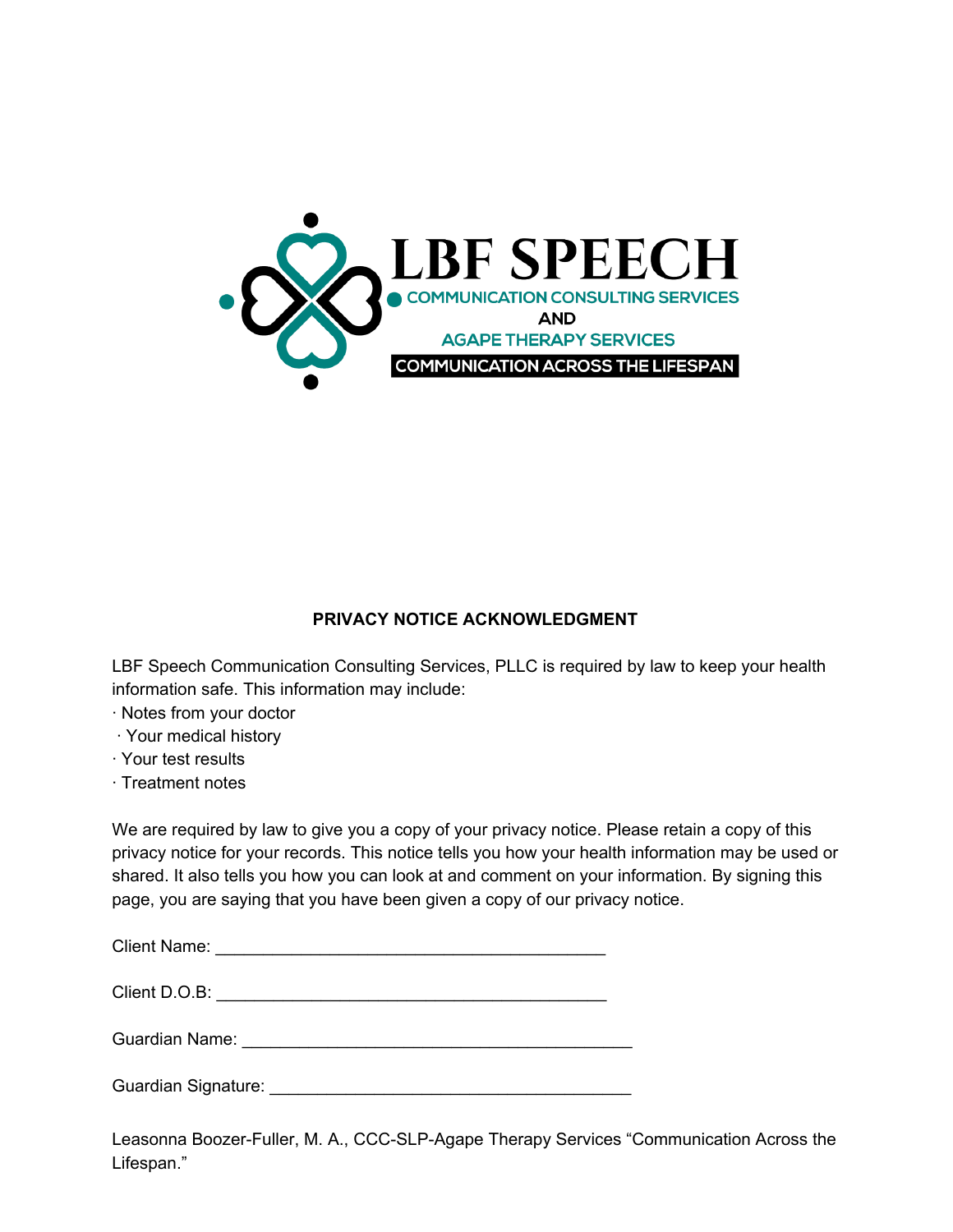

Date: \_\_\_\_\_\_\_\_\_\_\_\_\_\_\_\_\_\_\_\_\_\_\_\_\_\_\_\_\_\_\_\_\_\_\_\_\_\_\_\_\_\_\_\_\_\_\_\_

# **TELETHERAPY CONSENT FORM**

The American Speech and Hearing Association (ASHA) defines telepractice ( the act of providing Telehealth services) as "the application of telecommunications technology to delivery of professional services at a distance by linking clinician to client, or clinician to clinician, for assessment, intervention, and/or consultation." This means that we are able to provide speech therapy services through digital meetings similar to the popular communication system "Skype". While we do not specifically utilize skype for the provision of services, the method of delivery would be similar in nature. The therapist and the child would join a computer based session at the designated therapy time, and would work on the same materials as in the office. We term this "teletherapy." It is important to know that this service delivery model is supported through the Virginia licensing board, the American Speech-LanguageHearing Association (ASHA), and is payable by most insurance carriers per the Telehealth Enhancement Act of 2013- H.R.3306, 113th Congress. This mode of service delivery, when implemented correctly, is noted to have equal outcomes to face-to-face interventions.

hereby consent to engage in teletherapy with LBF Speech Communication Consulting Services, PLLC.

I understand that "teletherapy" includes treatment using interactive audio, video, or data communications. I understand that teletherapy also involves the communication of my medical information, both orally and visually. I understand the following with respect to teletherapy: I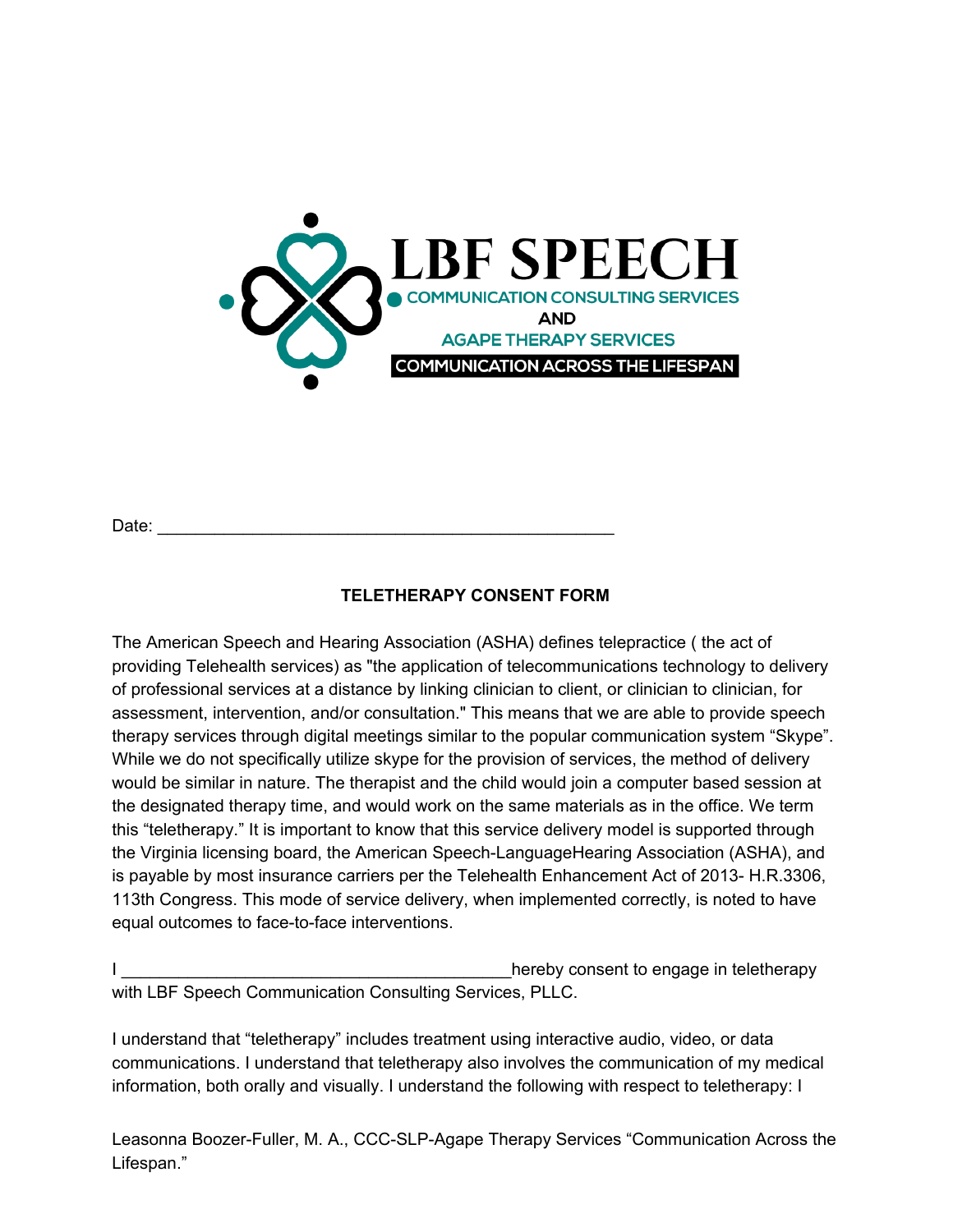

have the right to withhold or withdraw consent at any time without affecting my right to future care or treatment. The laws that protect the confidentiality of my medical information also apply to teletherapy. As such, I understand that the information disclosed by me during the course of my therapy or consultation is confidential.

I understand that there are risks and consequences from teletherapy, including, but not limited to, the possibility, despite reasonable efforts on the part of LBF, that: the transmission of my information could be disrupted or distorted by technical failures; the transmission of my information could be interrupted by unauthorized persons; and/or the electronic storage of my medical information could be accessed by unauthorized persons. Agape and LBF currently use Doxyme to provide teletherapy services. I understand that I am responsible for (1) providing the necessary computer, telecommunications equipment and internet access for my teletherapy sessions, (2) the information security on my computer, and (3) arranging a location with sufficient lighting and privacy that is free from distractions or intrusions for my teletherapy session. Teletherapy has been determined as an appropriate service delivery model for this patient. Teletherapy will only be used if determined to be at least as effective as in-person treatment. If teletherapy is not deemed as effective, you will be notified and referred back to in-person treatment. In order to participate in teletherapy, the patient must first participate in an in-person evaluation. For certain individuals, we ask that an adult facilitator be present in the room for assisting with technical difficulties, or keeping a child on task. Teletherapy may be used as the primary means of service delivery, or may be used in combination with in-person services.

I have read, understand and agree to the information provided above.

 $\mathcal{L}_\mathcal{L} = \{ \mathcal{L}_\mathcal{L} = \{ \mathcal{L}_\mathcal{L} = \{ \mathcal{L}_\mathcal{L} = \{ \mathcal{L}_\mathcal{L} = \{ \mathcal{L}_\mathcal{L} = \{ \mathcal{L}_\mathcal{L} = \{ \mathcal{L}_\mathcal{L} = \{ \mathcal{L}_\mathcal{L} = \{ \mathcal{L}_\mathcal{L} = \{ \mathcal{L}_\mathcal{L} = \{ \mathcal{L}_\mathcal{L} = \{ \mathcal{L}_\mathcal{L} = \{ \mathcal{L}_\mathcal{L} = \{ \mathcal{L}_\mathcal{$ 

Patient Name (Printed)